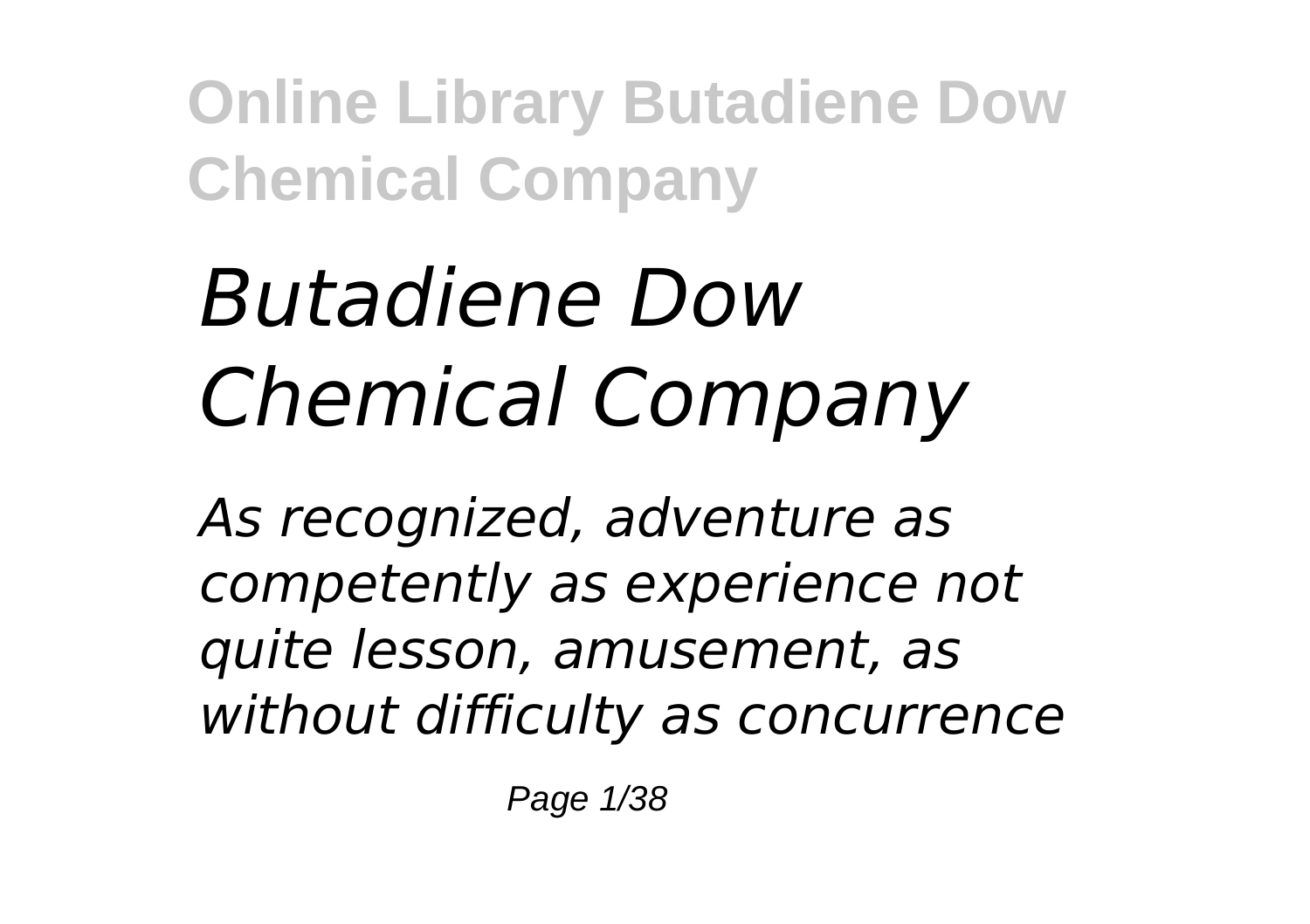*can be gotten by just checking out a ebook butadiene dow chemical company in addition to it is not directly done, you could believe even more all but this life, on the world.*

*We manage to pay for you this* Page 2/38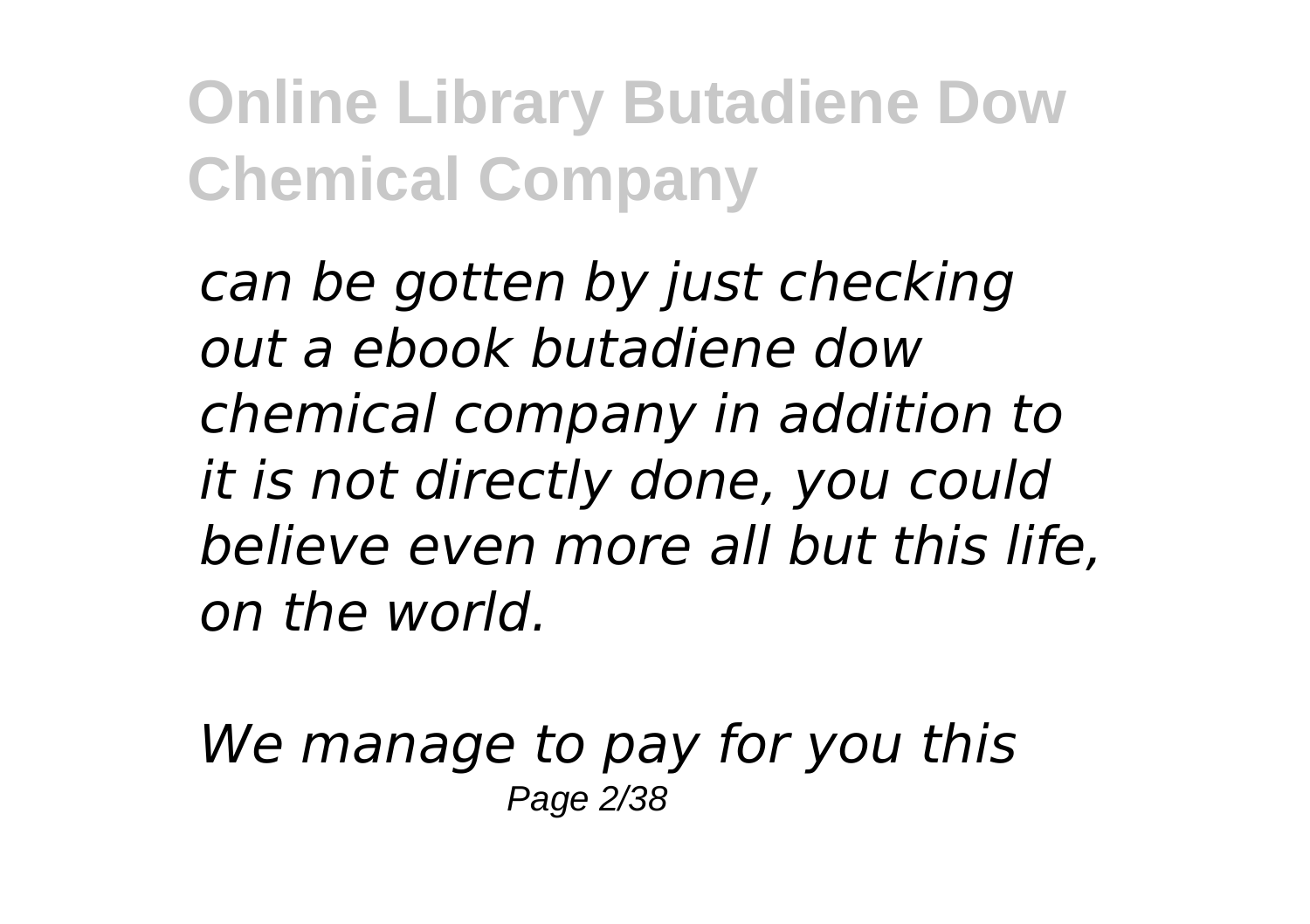*proper as well as simple showing off to get those all. We offer butadiene dow chemical company and numerous books collections from fictions to scientific research in any way. among them is this butadiene dow chemical company that can be your partner.* Page 3/38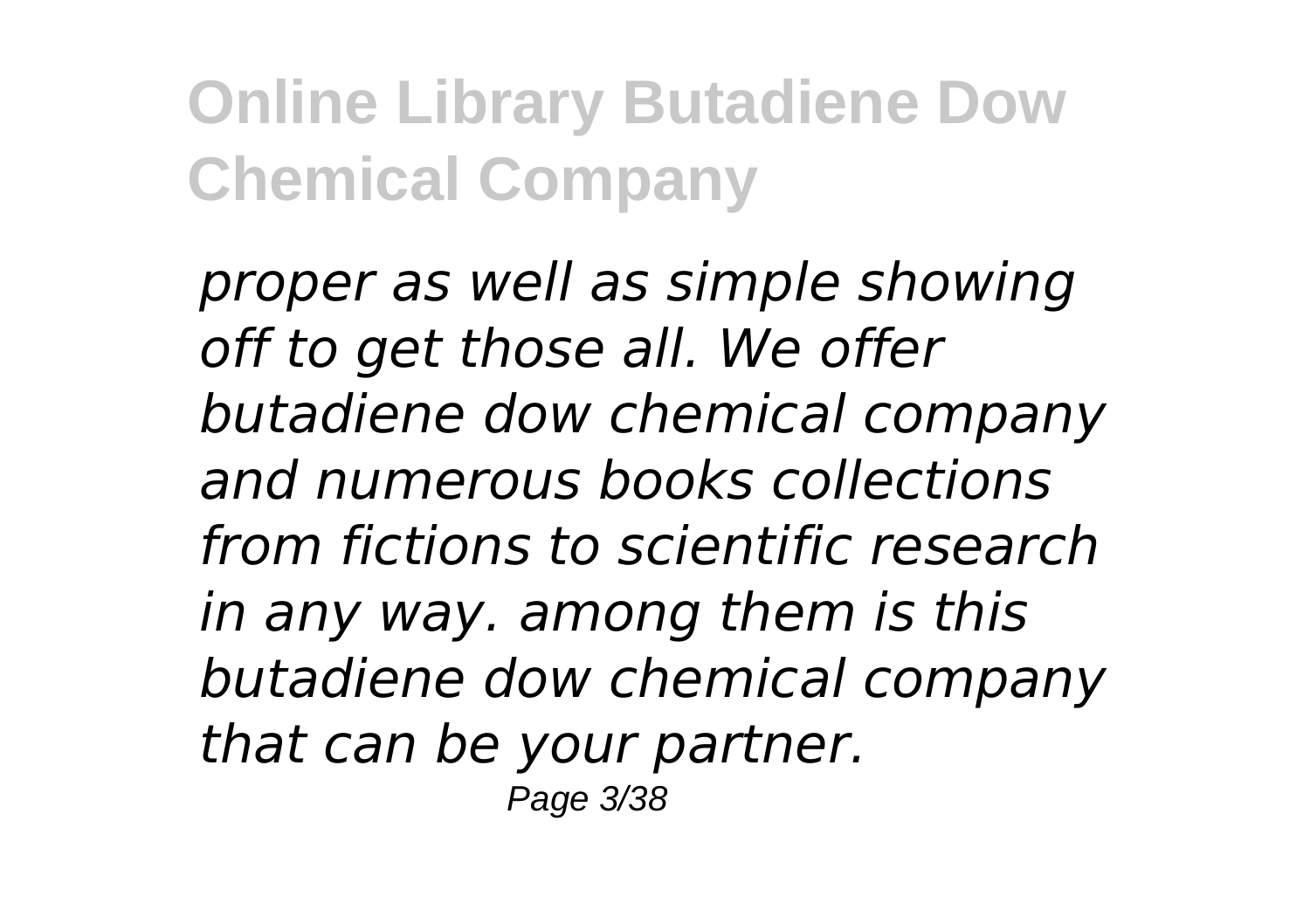*Between the three major ebook formats—EPUB, MOBI, and PDF—what if you prefer to read in the latter format? While EPUBs and MOBIs have basically taken over, reading PDF ebooks hasn't quite gone out of style yet, and* Page 4/38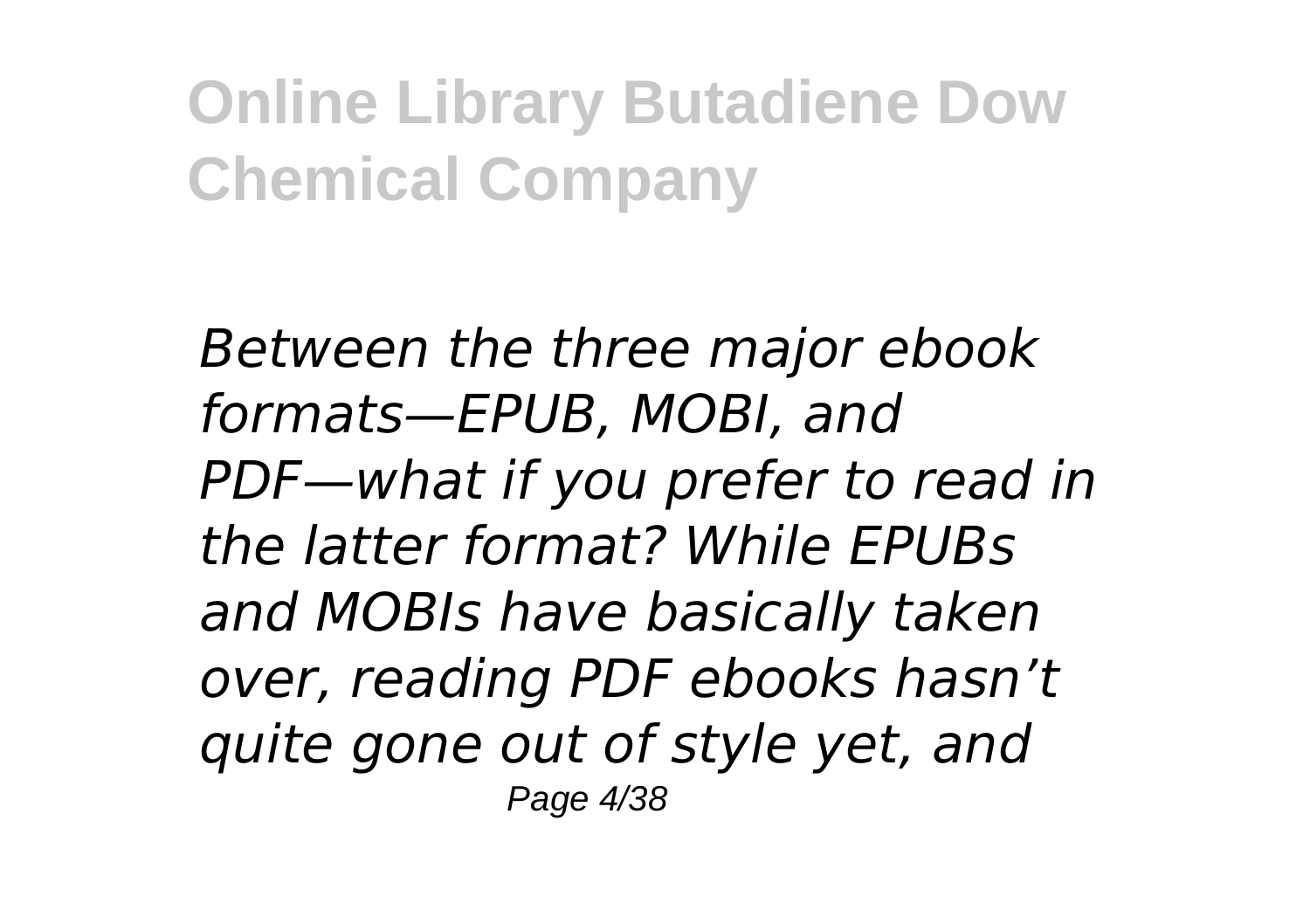*for good reason: universal support across platforms and devices.*

### *US2376985A - Production of styrene from butadiene - Google*

*...*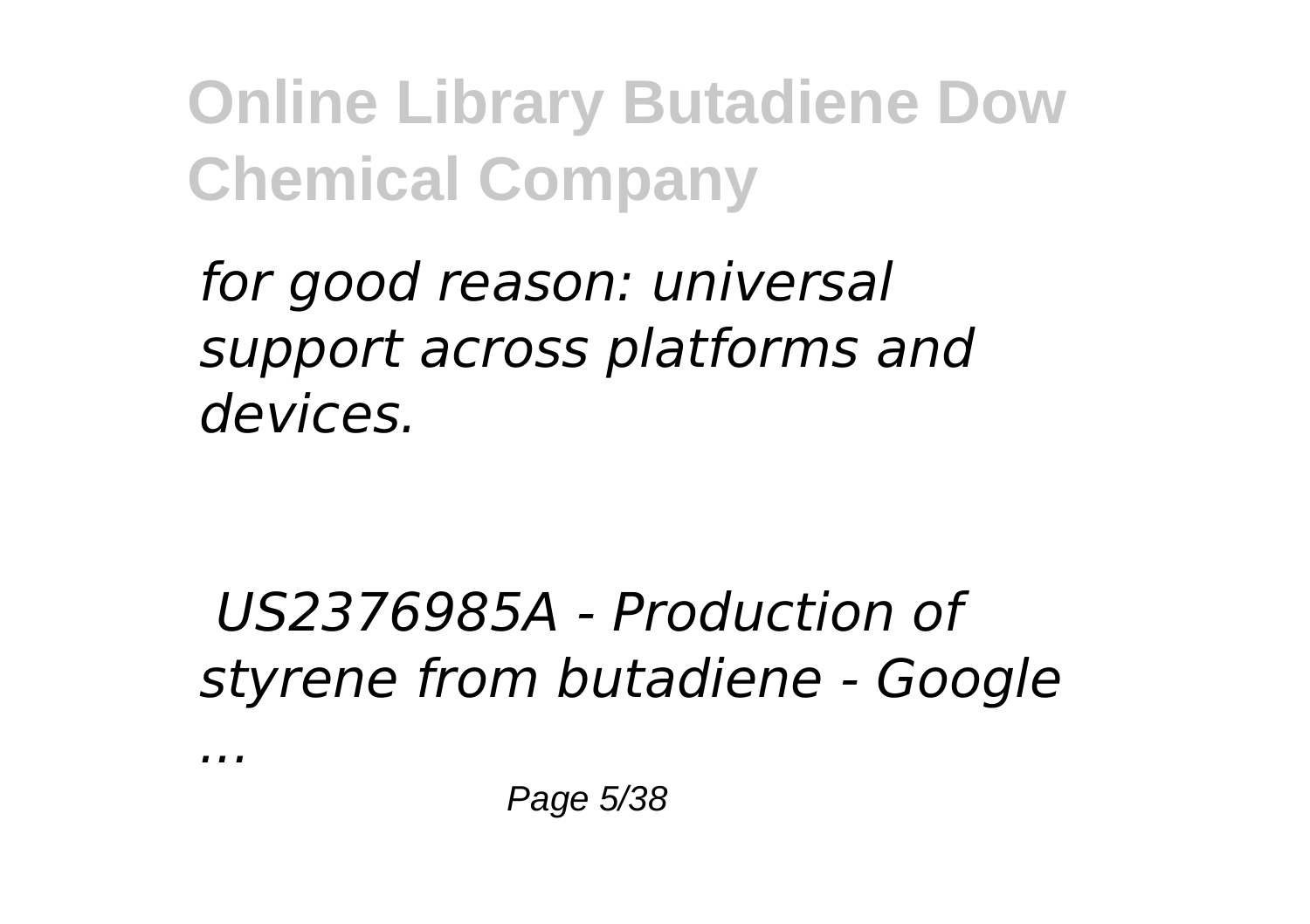*View Landon Luttrell's profile on LinkedIn, the world's largest professional community. Landon has 3 jobs listed on their profile. See the complete profile on LinkedIn and discover Landon's ...*

*Styrene-Butadiene Latex Market* Page 6/38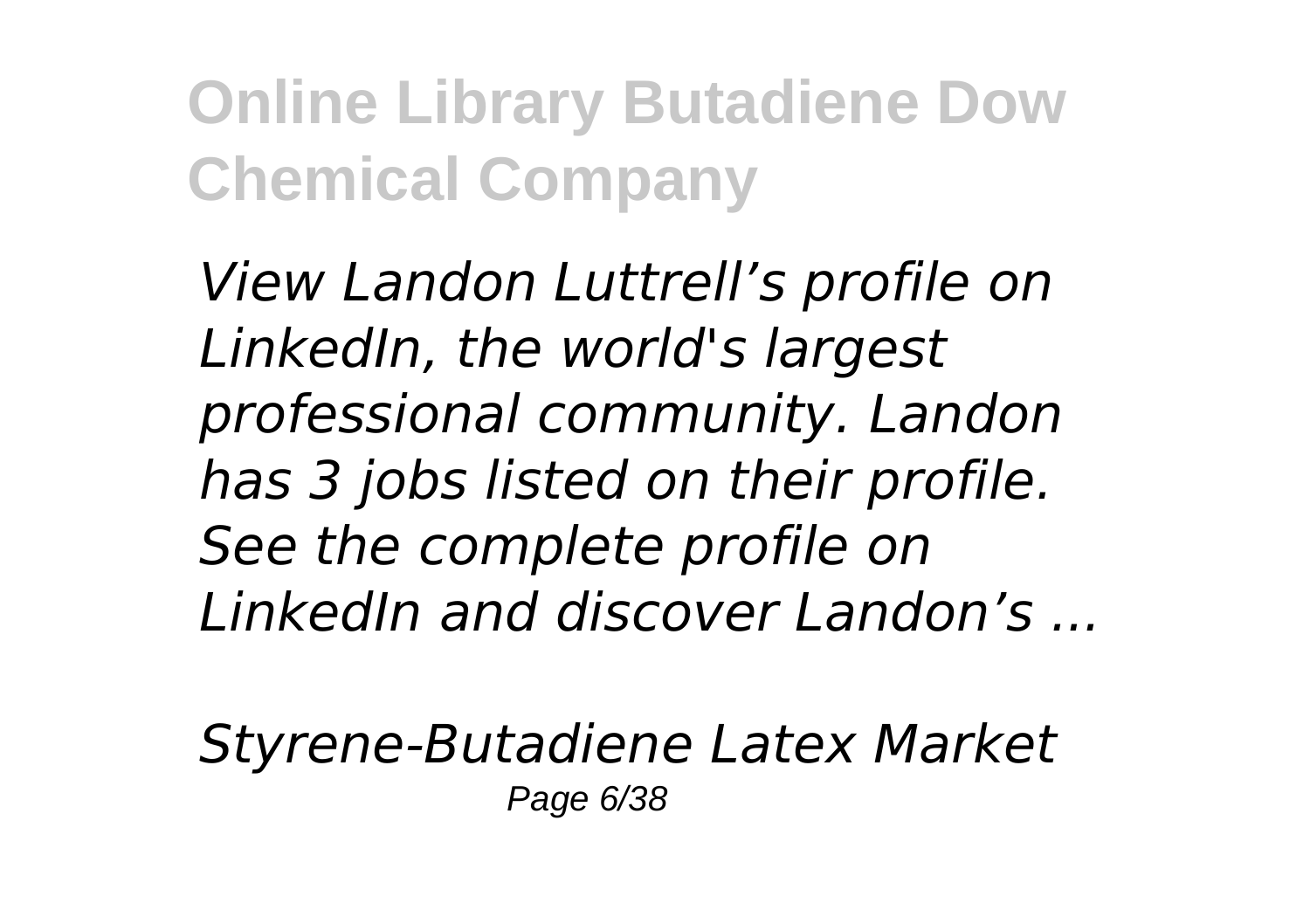*to Witness Robust Expansion ... THE DOW CHEMICAL COMPANY SALES SPECIFICATION Name: Butadiene Specification Number: 000000012852 Effective Date: 03/09/2012 Final Testing Requirements Test and Test Condition Limit Unit Method Note* Page 7/38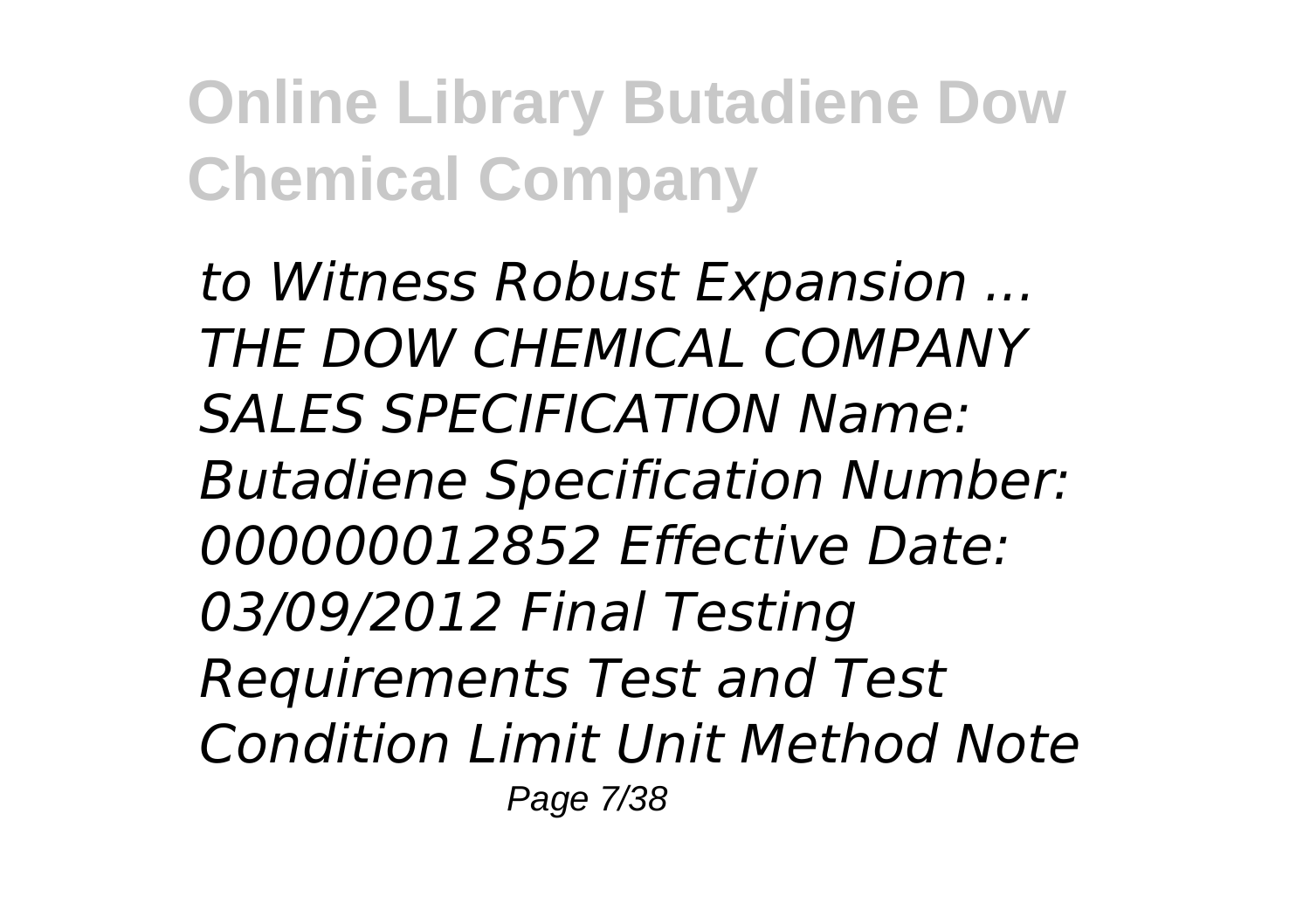*C5 & Heavier HC 100 Max ppm wt ASTM D2593 2 Inhibitor (TBC) 75 — 125 ppm wt ISO 8176*

*Butadiene - Dow Chemical Company Styrene-Butadiene Latex . Dow is using styrene monomer derived* Page 8/38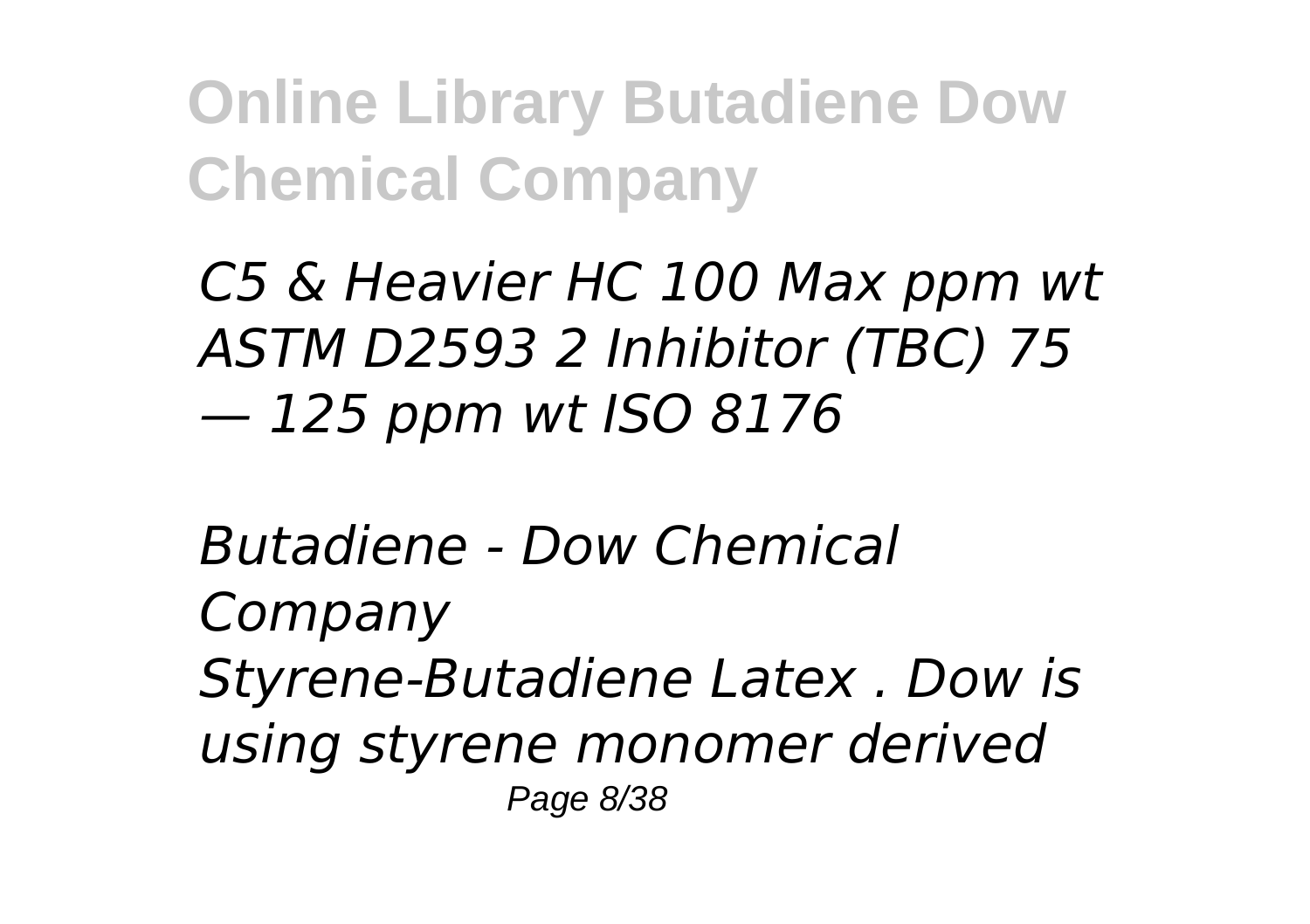*from Dow's own Styrene Monomer and Ethylbenzene Plant and butadiene derived from a local producer transmitted by pipeline within the Map Ta Phut complex.*

*Styrene-Butadiene Latex - Dow* Page 9/38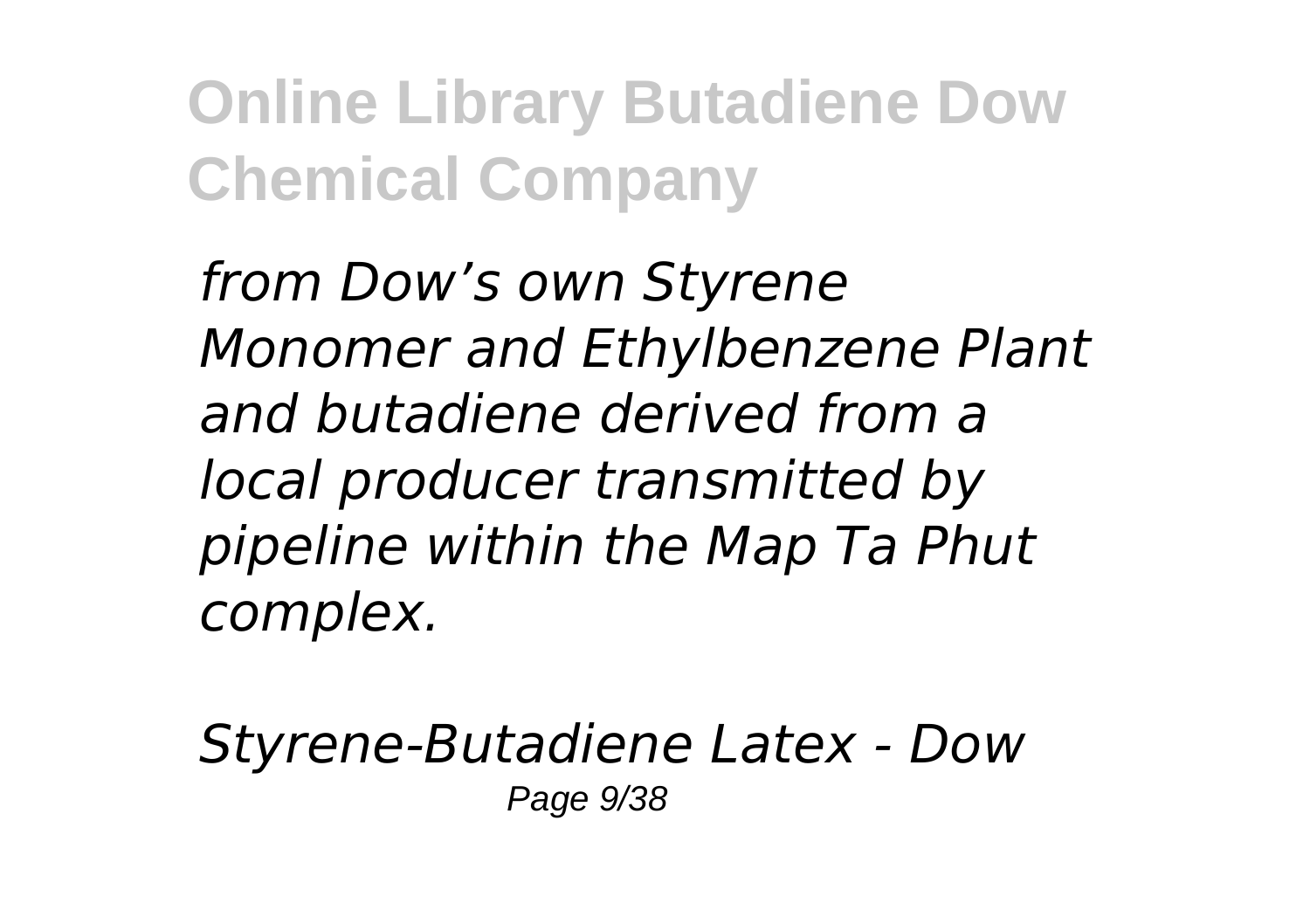*Chemical Company The key players operating in the global butadiene market are - BASF SE; Exxonmobil Chemical Company; Reliance Industries Limited; Braskem; JSR Corporation; China Petroleum & Chemical Corporation* Page 10/38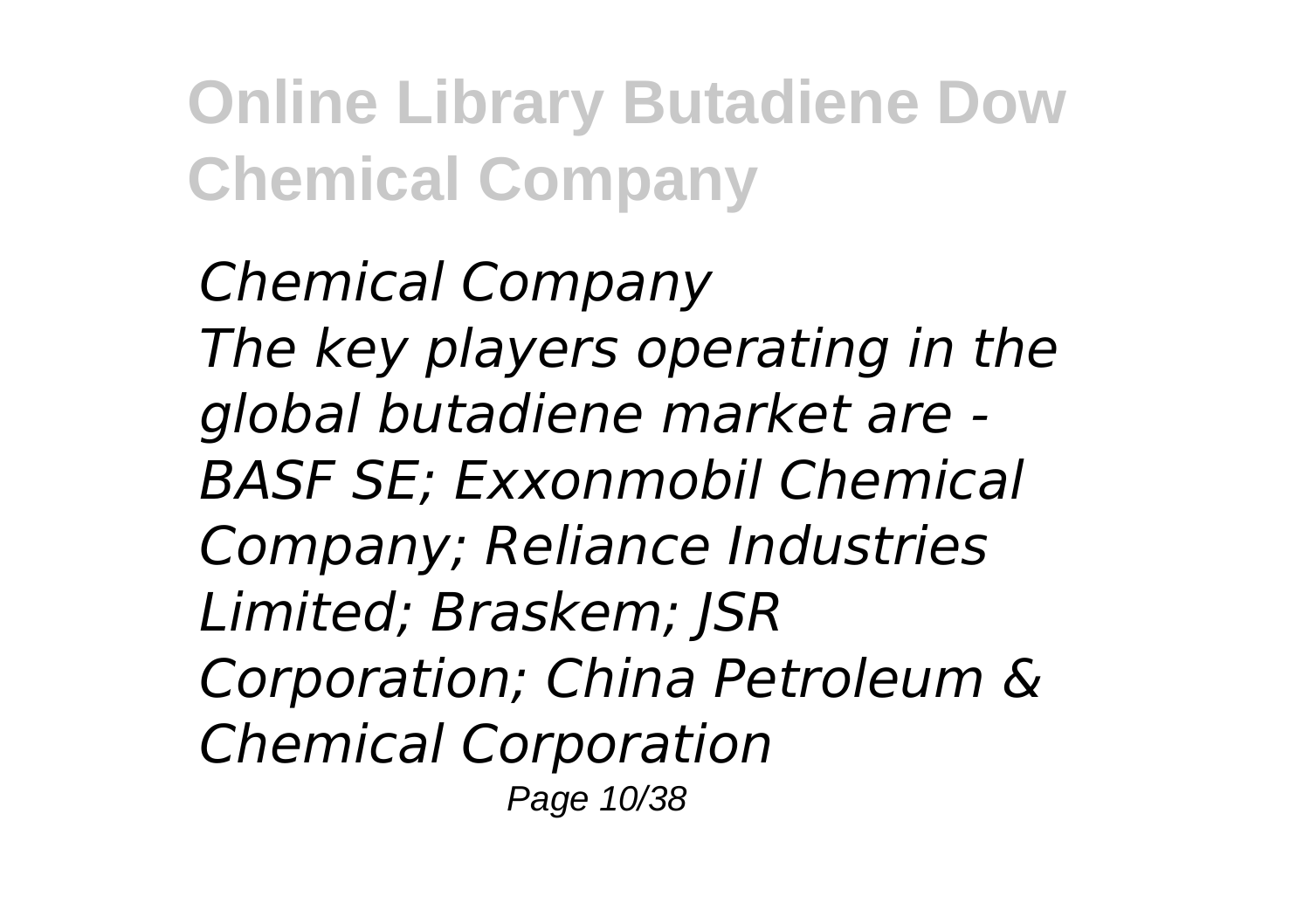*Dow Inc. | Materials Science Innovation & Collaboration Trinseo. Trinseo (formerly known as Styron) was part of the Dow Chemical Company until Dow grouped several of its businesses for potential sale in 2009. In* Page 11/38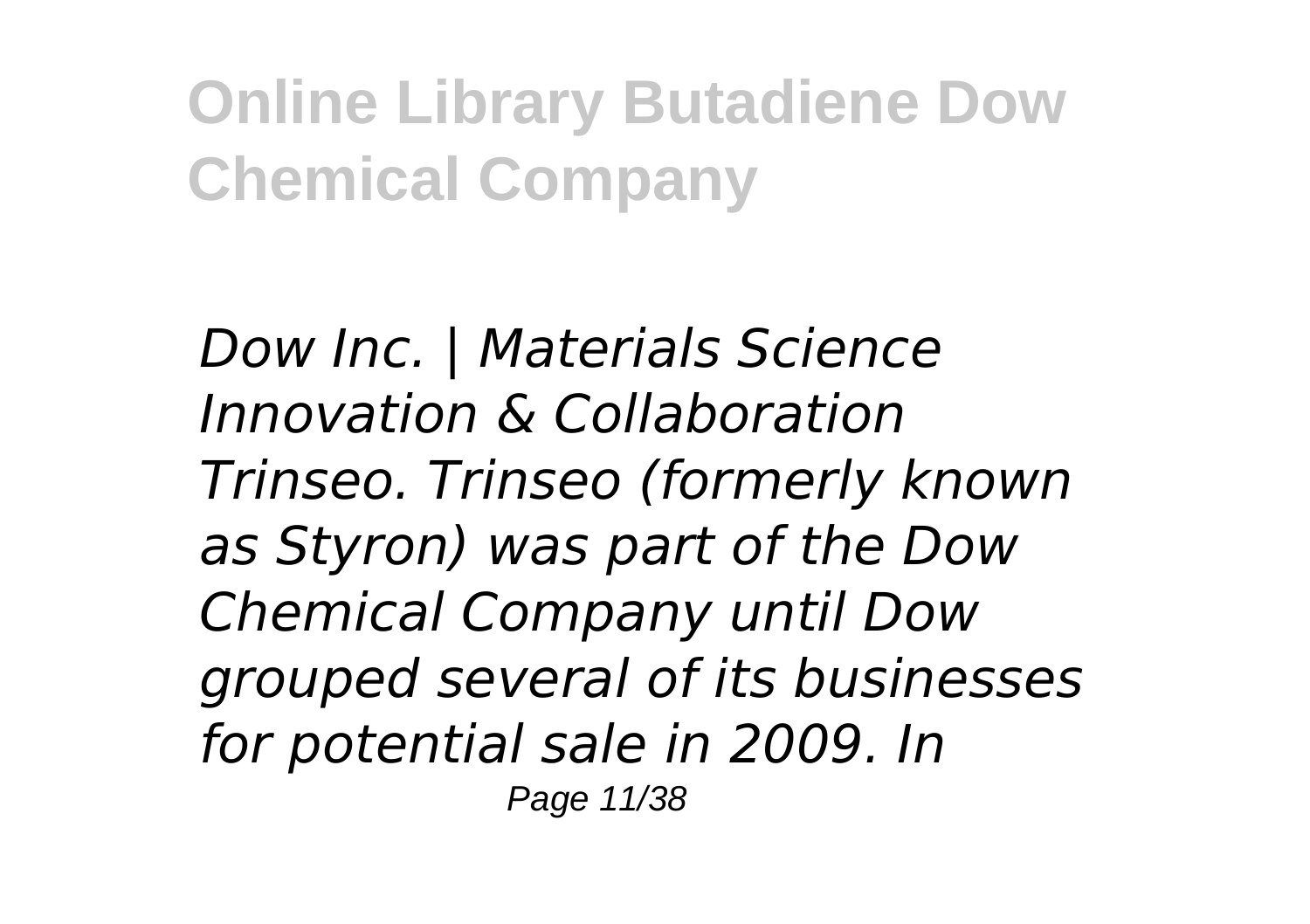*2010, under the name Styron, those holdings were sold to private equity firm Bain Capital for \$1.63 billion. As of 2016, Bain sold all of its stock in Trinseo,...*

*Netherlands | Dow Campus EMEAI*

*- Dow Chemical Company*

Page 12/38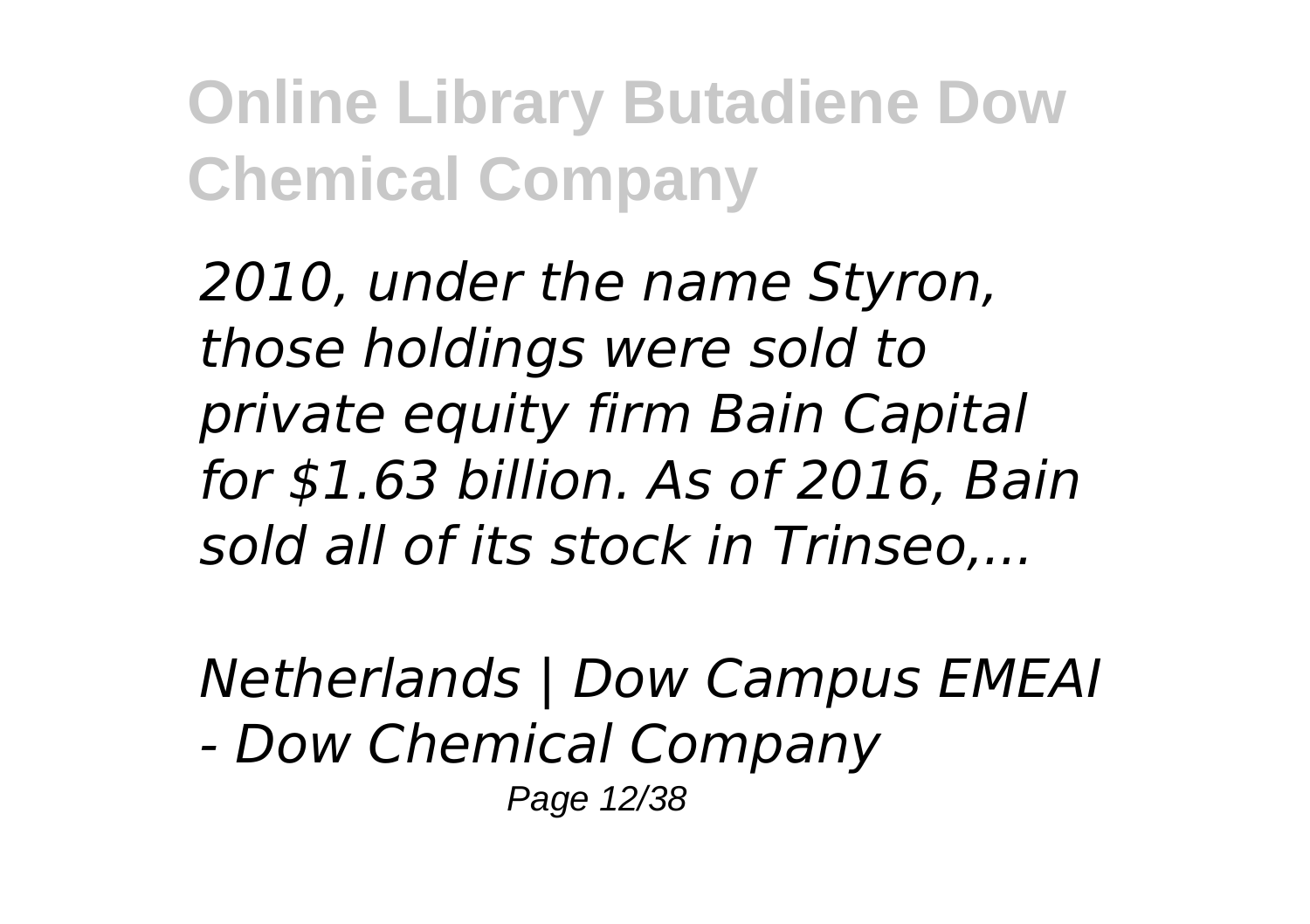*The Dow Chemical Company (TDCC) is an American multinational chemical corporation headquartered in Midland, Michigan, United States, and a subsidiary of Dow Inc. The company is among the three largest chemical producers in the* Page 13/38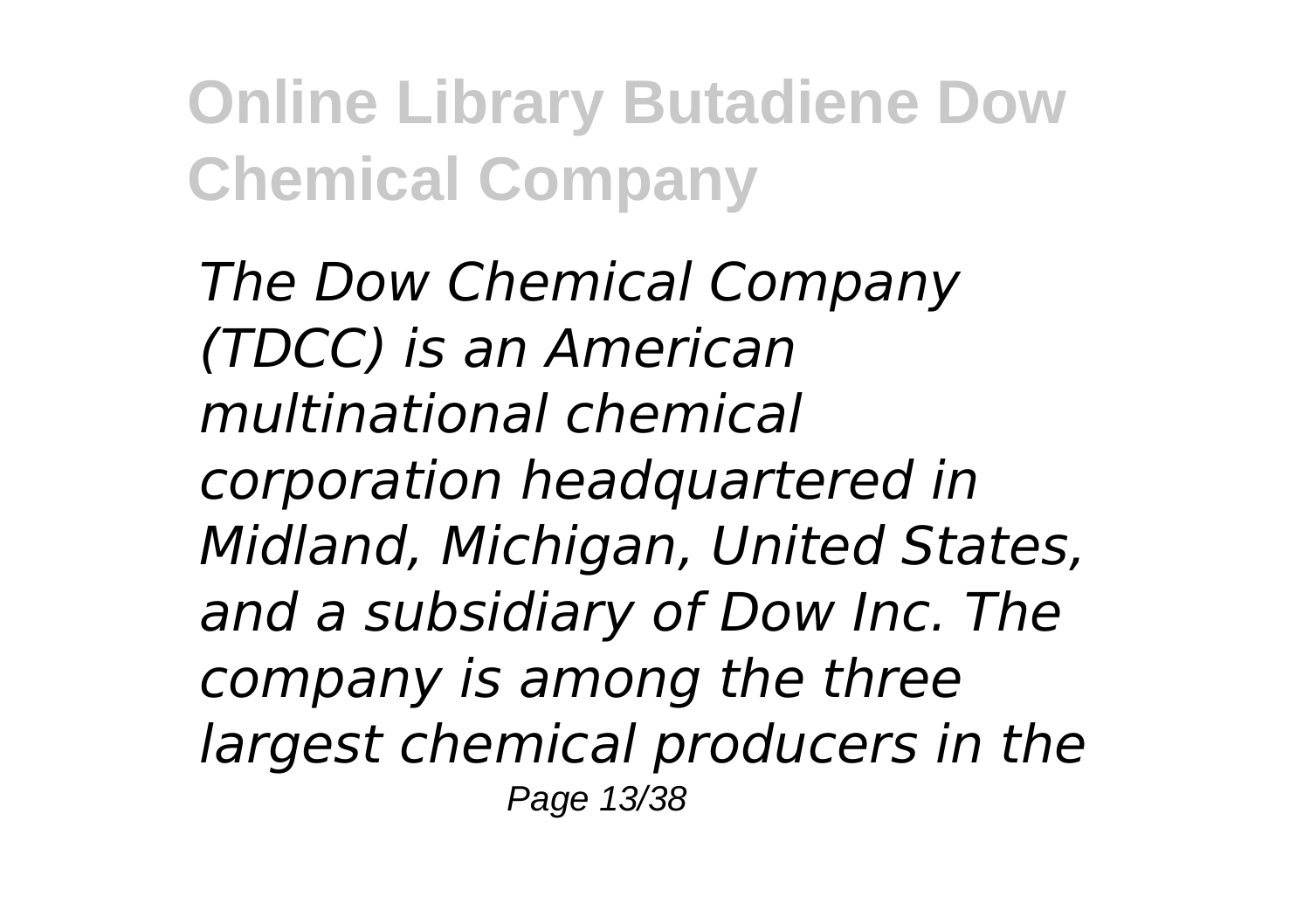*world.. Dow manufactures plastics, chemicals, and agricultural products.With a presence in about 160 countries, it employs about 54,000 people worldwide.*

#### *PAGE 1 THE DOW CHEMICAL* Page 14/38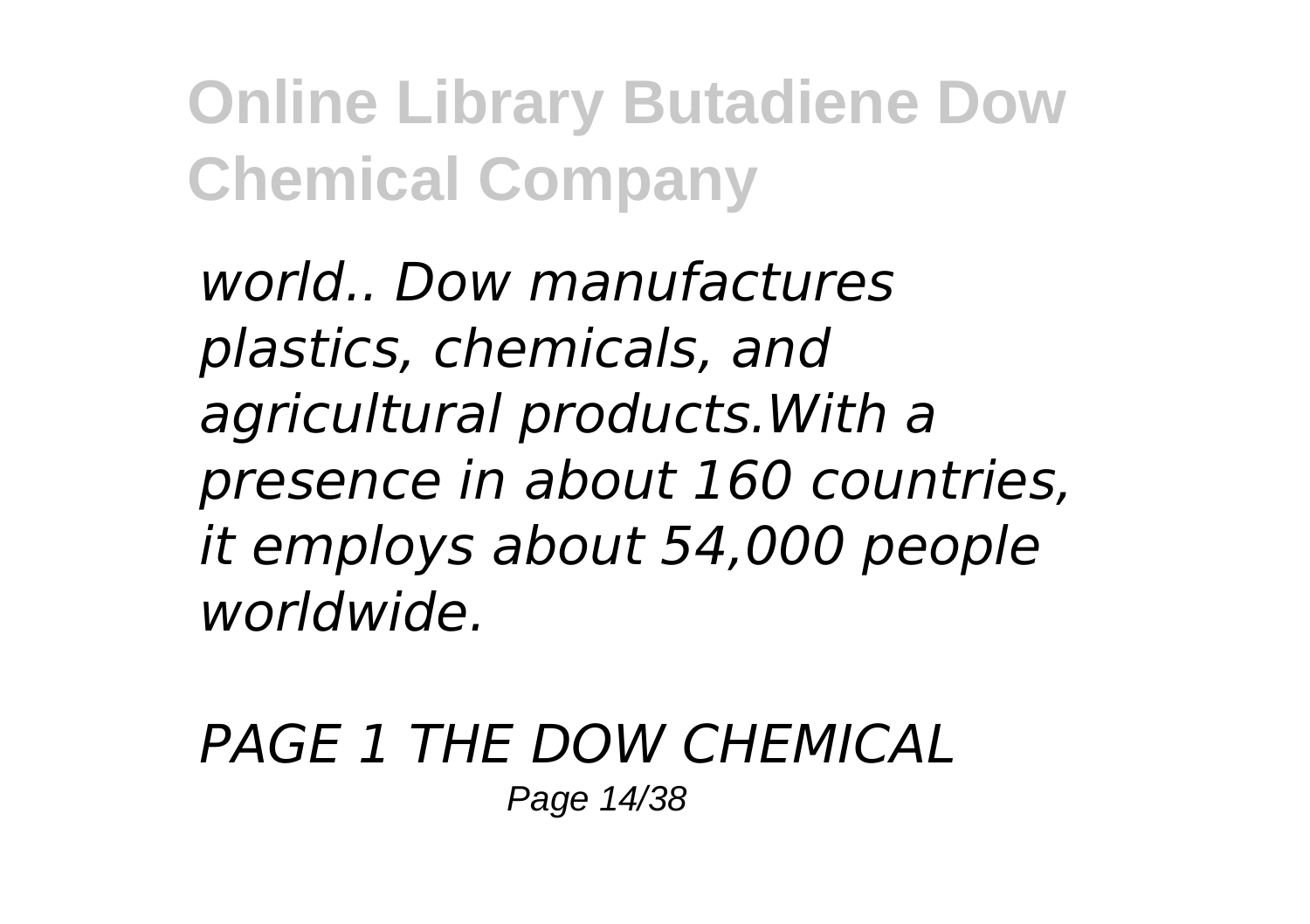*COMPANY SALES SPECIFICATION Product Safety Assessment: Crude Butadiene Created: August 7, 2010 The Dow Chemical Company Page 3 of 6 Exposure Potential 12,13 Crude butadiene is a process intermediate manufactured during . ethylene* Page 15/38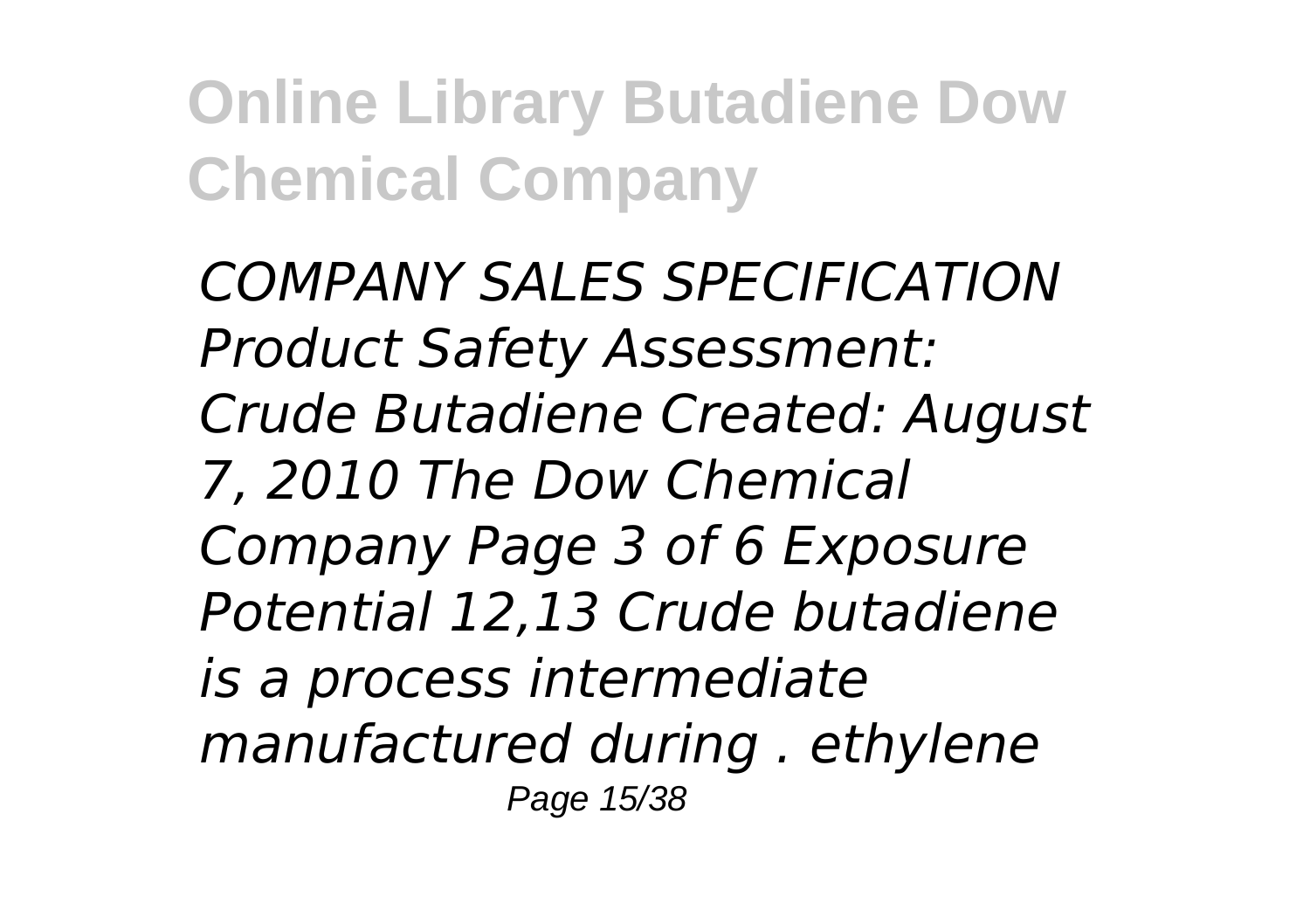*production. Based on the uses for crude butadiene, the public could be exposed through: Workplace exposure*

*Synthetic and Bio Based Butadiene Market to Cross USD 24 ...*

Page 16/38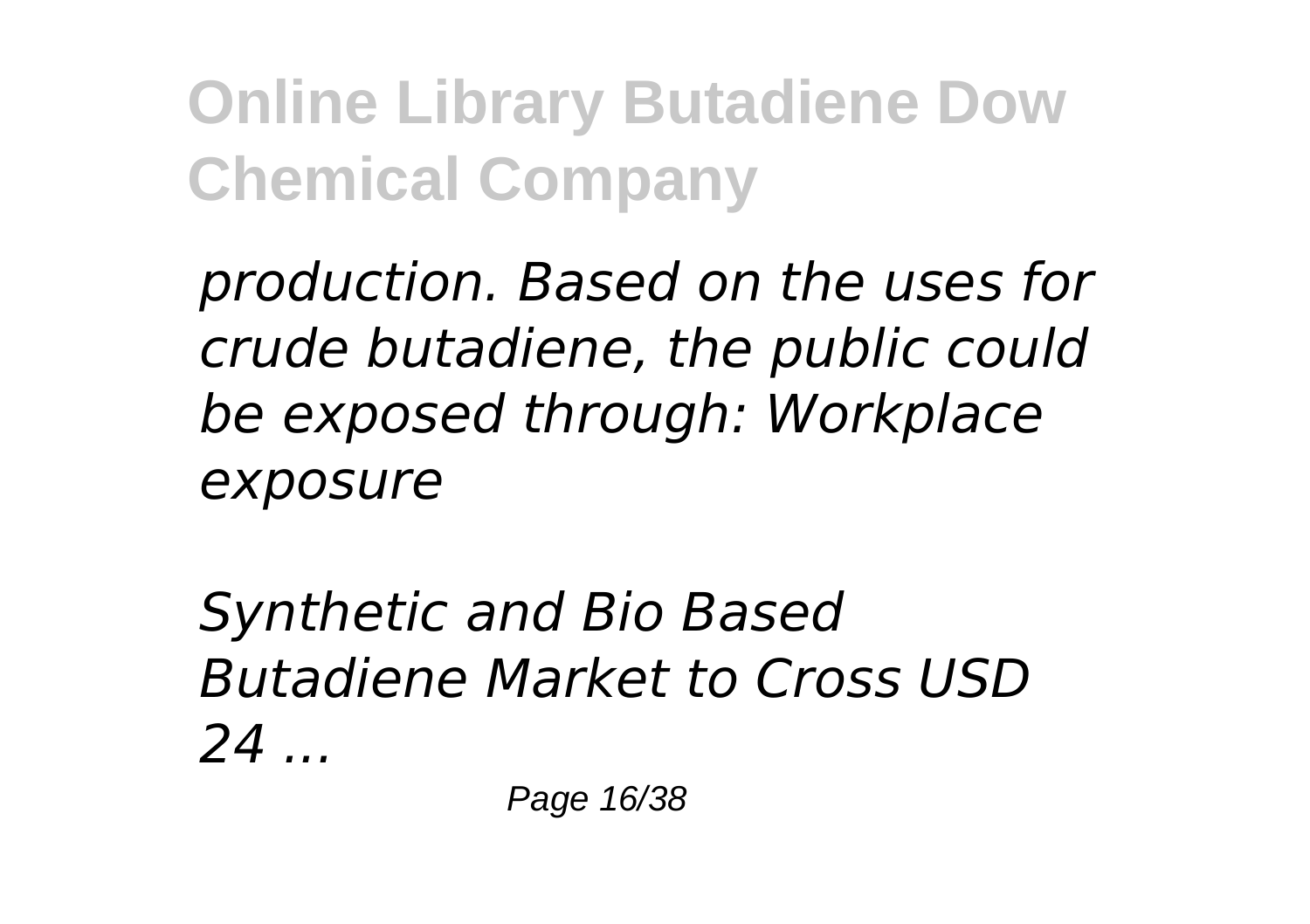*US2376985A US444165A US44416542A US2376985A US 2376985 A US2376985 A US 2376985A US 444165 A US444165 A US 444165A US 44416542 A US44416542 A US 44416542A US 2376985 A US2376985 A US 2376985A* Page 17/38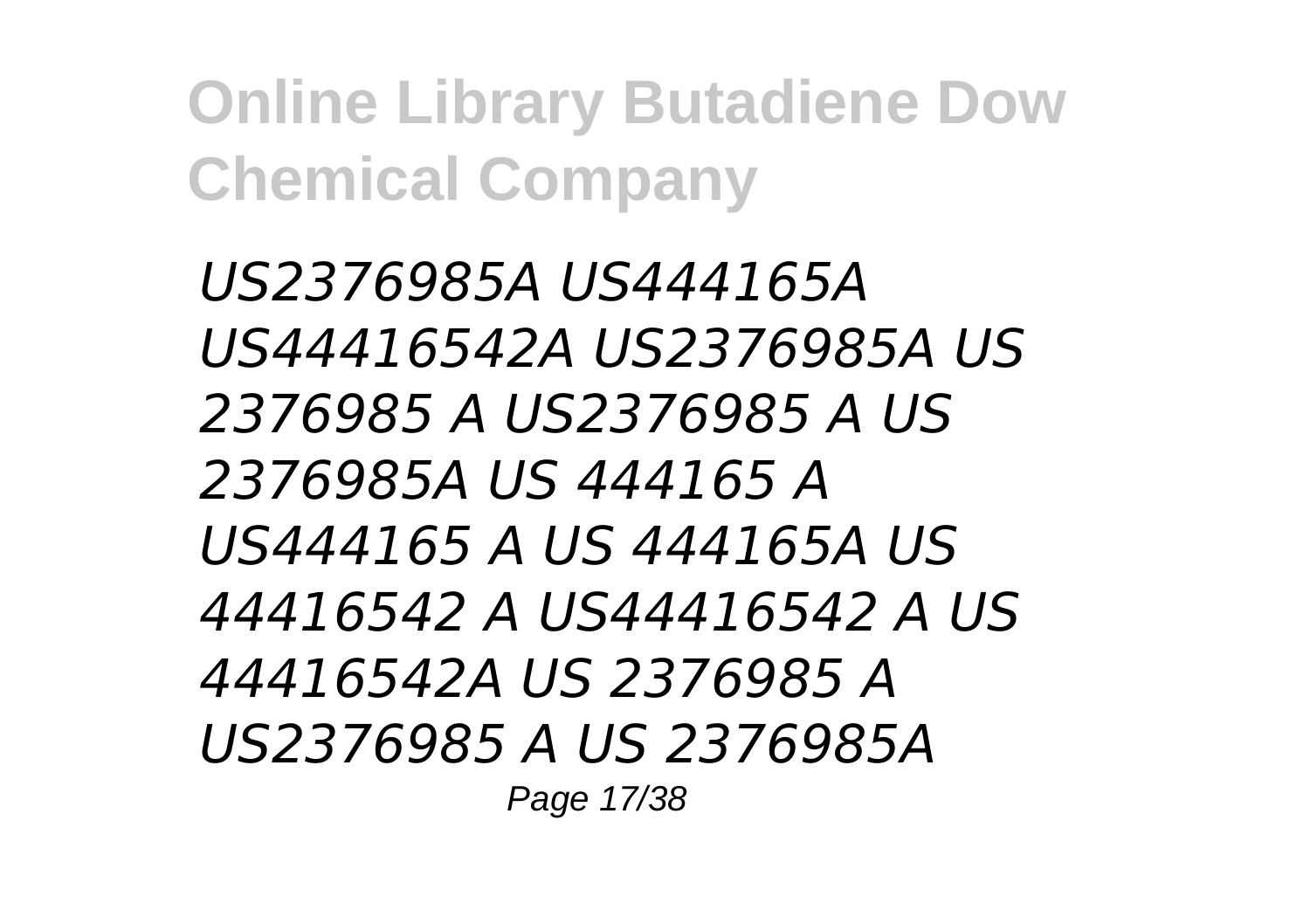*Authority US United States Prior art keywords dimer styrene butadiene reaction catalyst Prior art date 1942-05-23 Legal status (The legal status is an assumption and is not a legal conclusion.*

*Styrene from Butadiene via* Page 18/38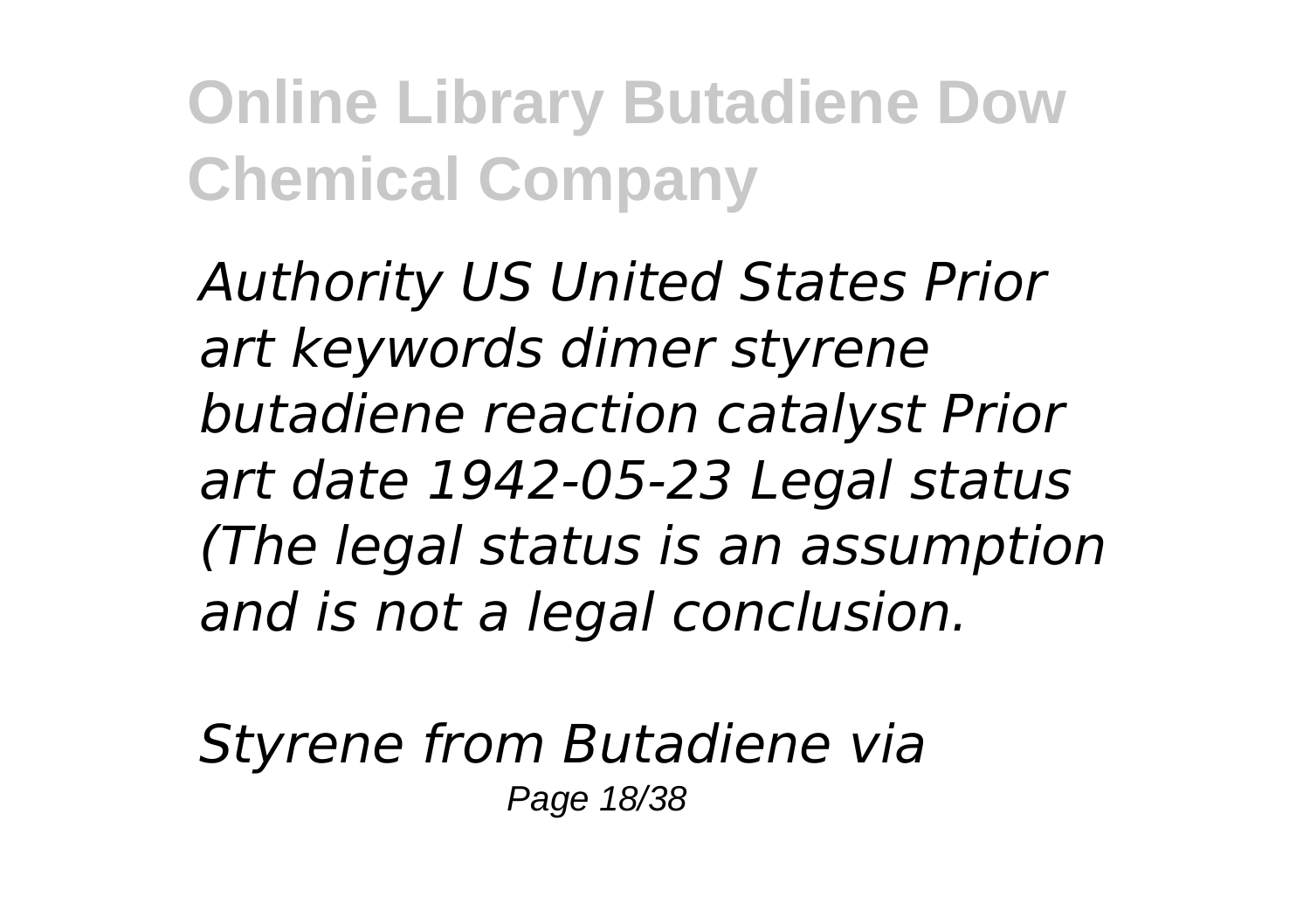*4-Vinylcyclohexene by the Dow ... PAGE 2 THE DOW CHEMICAL COMPANY SALES SPECIFICATION Name: C4 Crude -E Specification Number: 000000013484 Effective Date: 04/23/2015 Final Testing Requirements Test and Test Condition Limit Unit Method Note* Page 19/38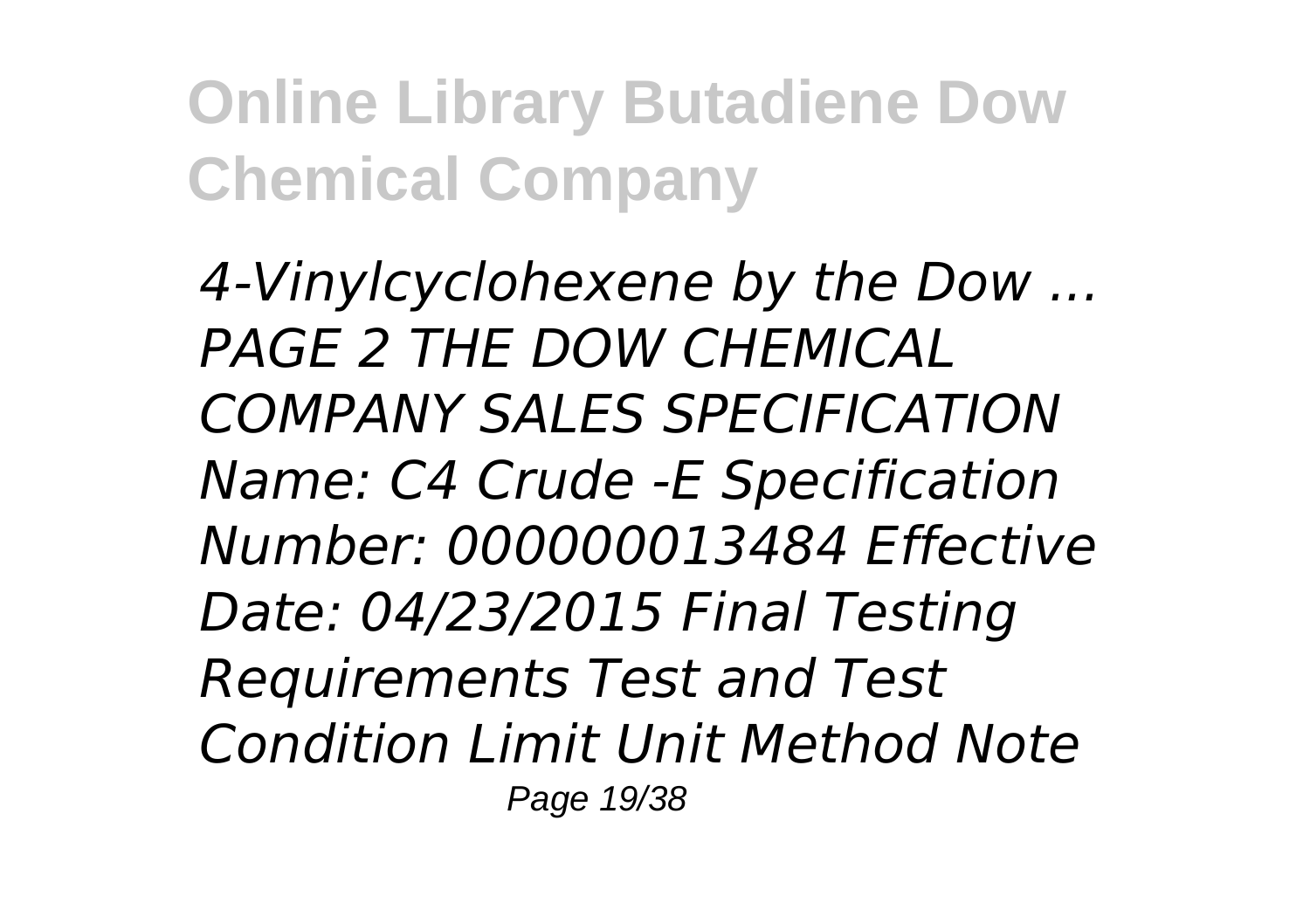*SCG-DOW'S FACILITIES - Dow Chemical Company Synthetic and Bio Based Butadiene Market to Cross USD 24 Billion by 2024 BASF, The Dow Chemical Company, Evonik and other 11 Vendors Profiled By* Page 20/38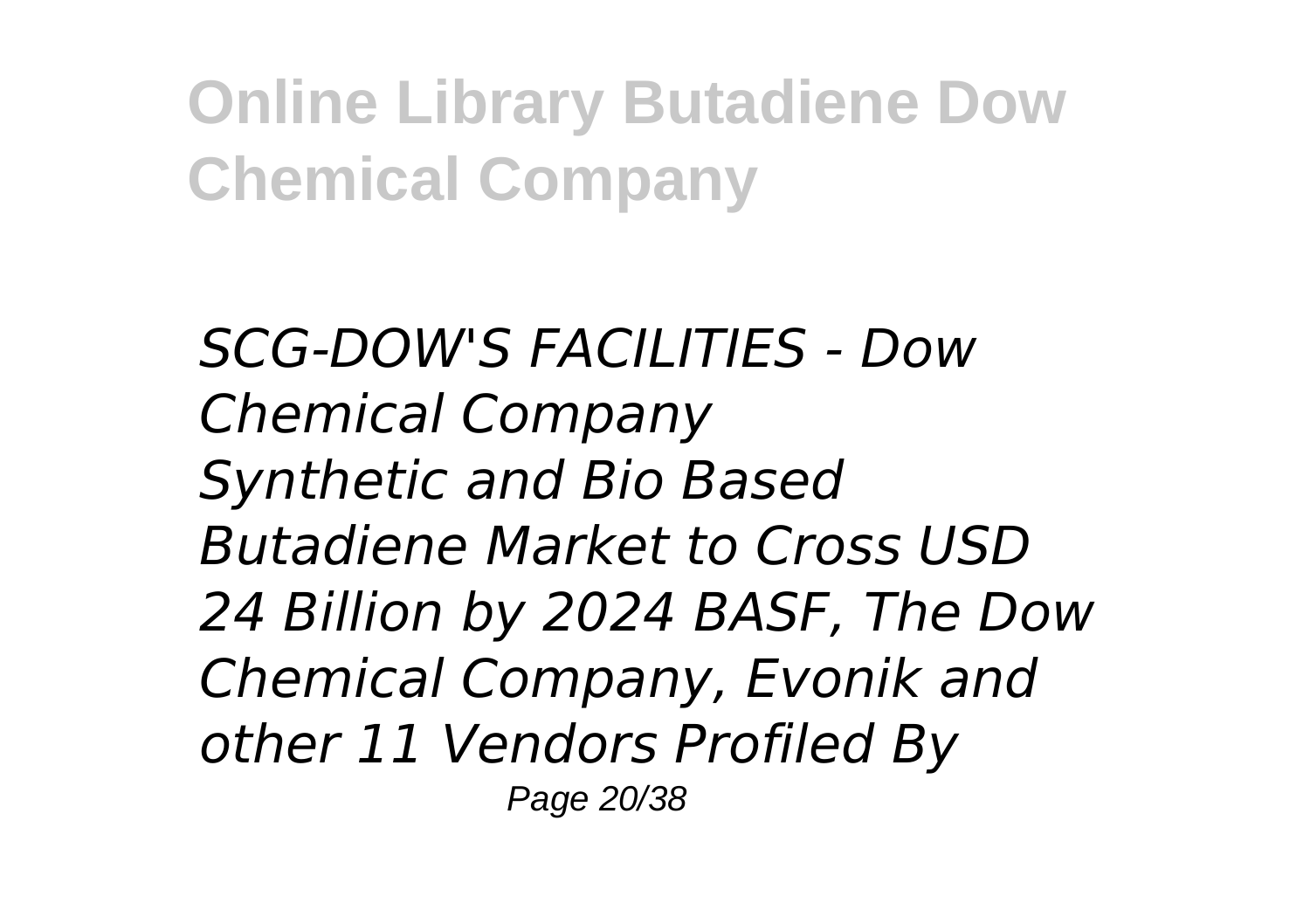### *Published: Feb 18, 2019 12:51 a.m. ET*

*1 3 butadiene msds - lenlam.com Dow Chemical has introduced a new two-step process to produce styrene from BD via 4-vinylcyclohexene (VCH). The* Page 21/38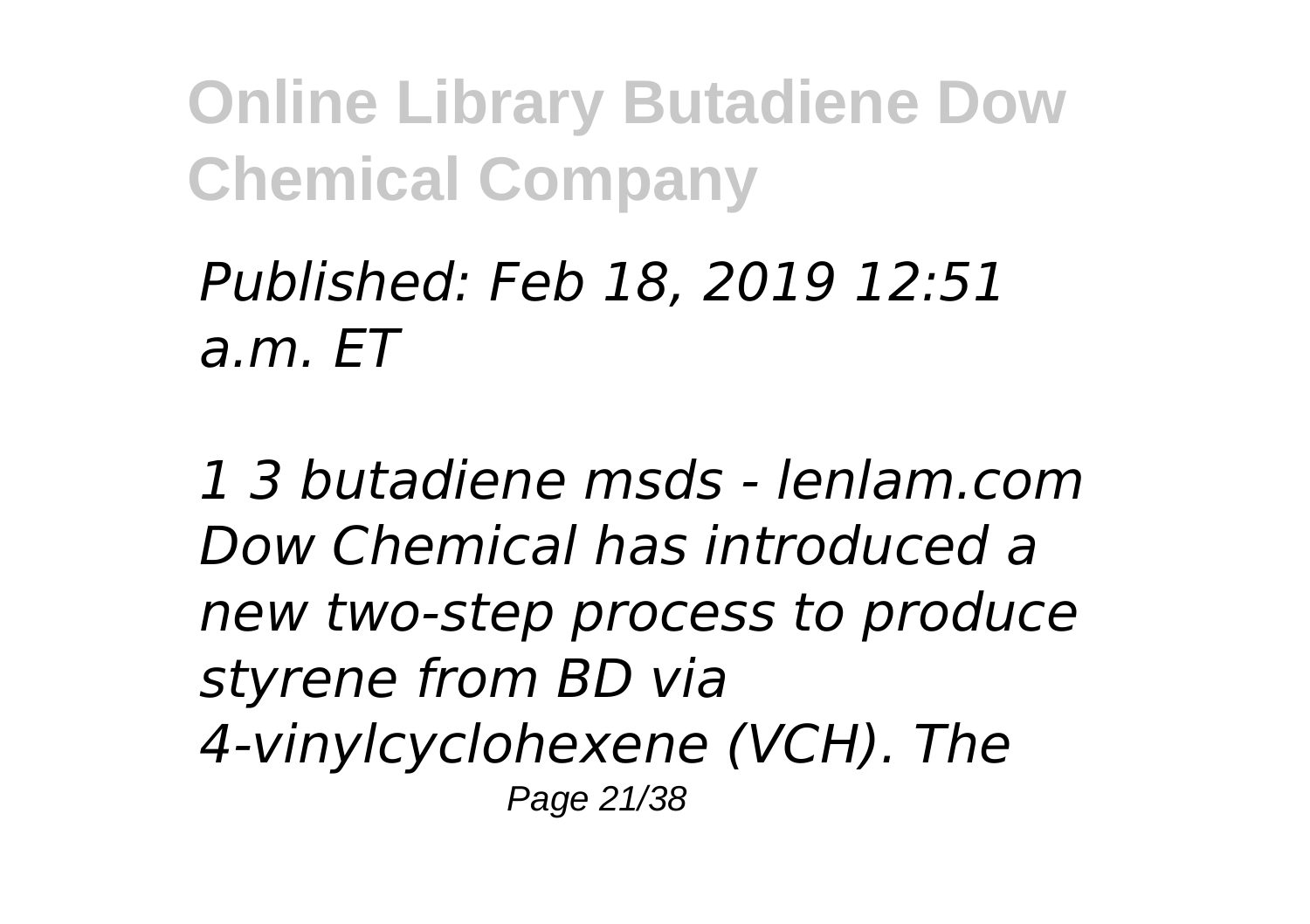*new process uses the crude C4 stream from a steam cracker as the source of BD to convert into styrene monomer.*

*Global Styrene-Butadiene Latex Market 2019 – Synthomer ... Butadiene - Dow Chemical* Page 22/38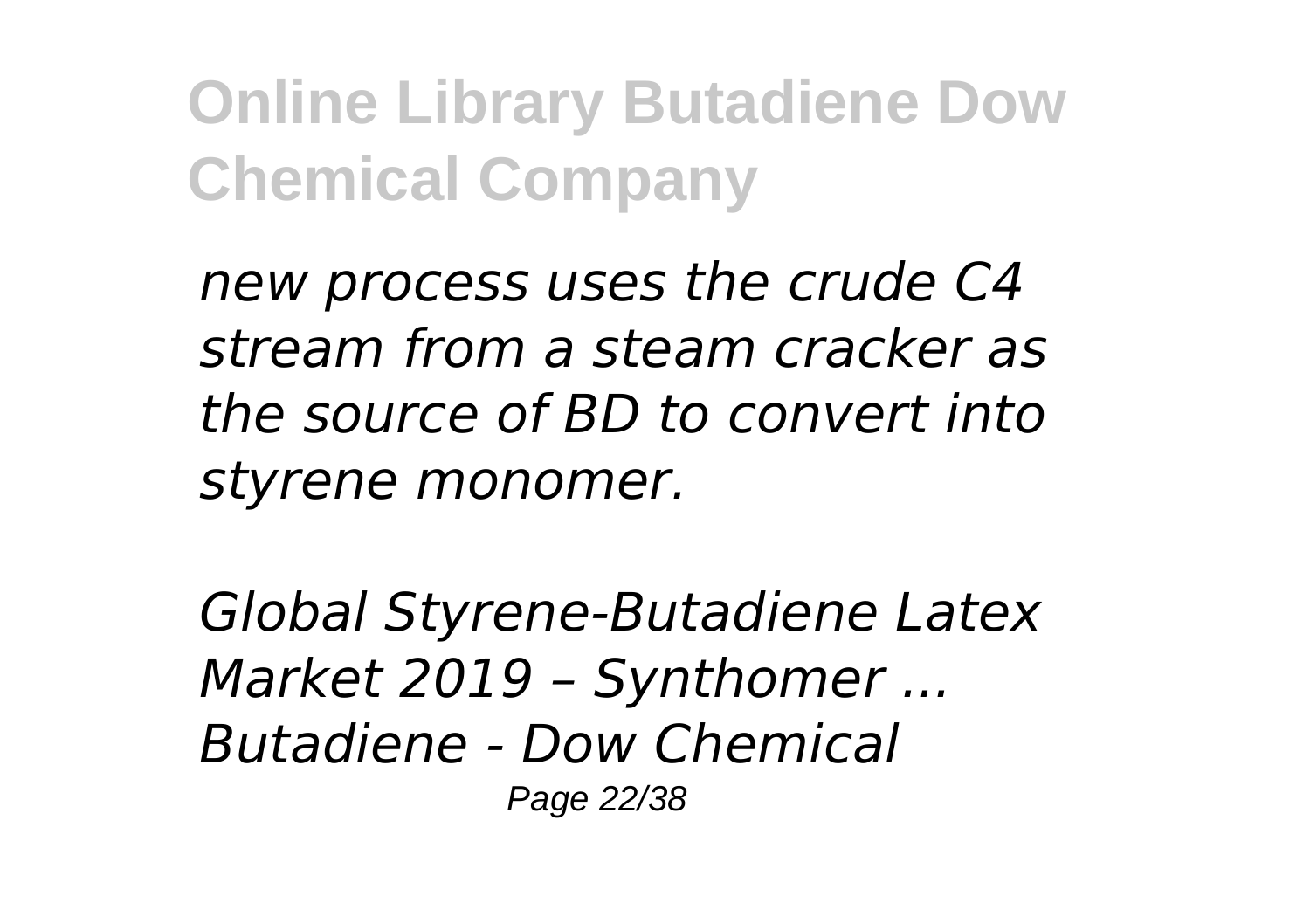*Company. 1,3-Butadiene (butadiene) is a colorless, noncorrosive gas with a mild aromatic or gasoline-like odor at room temperature and pressure.1 For further details, see Product Description. Butadiene is used primarily as a monomer for* Page 23/38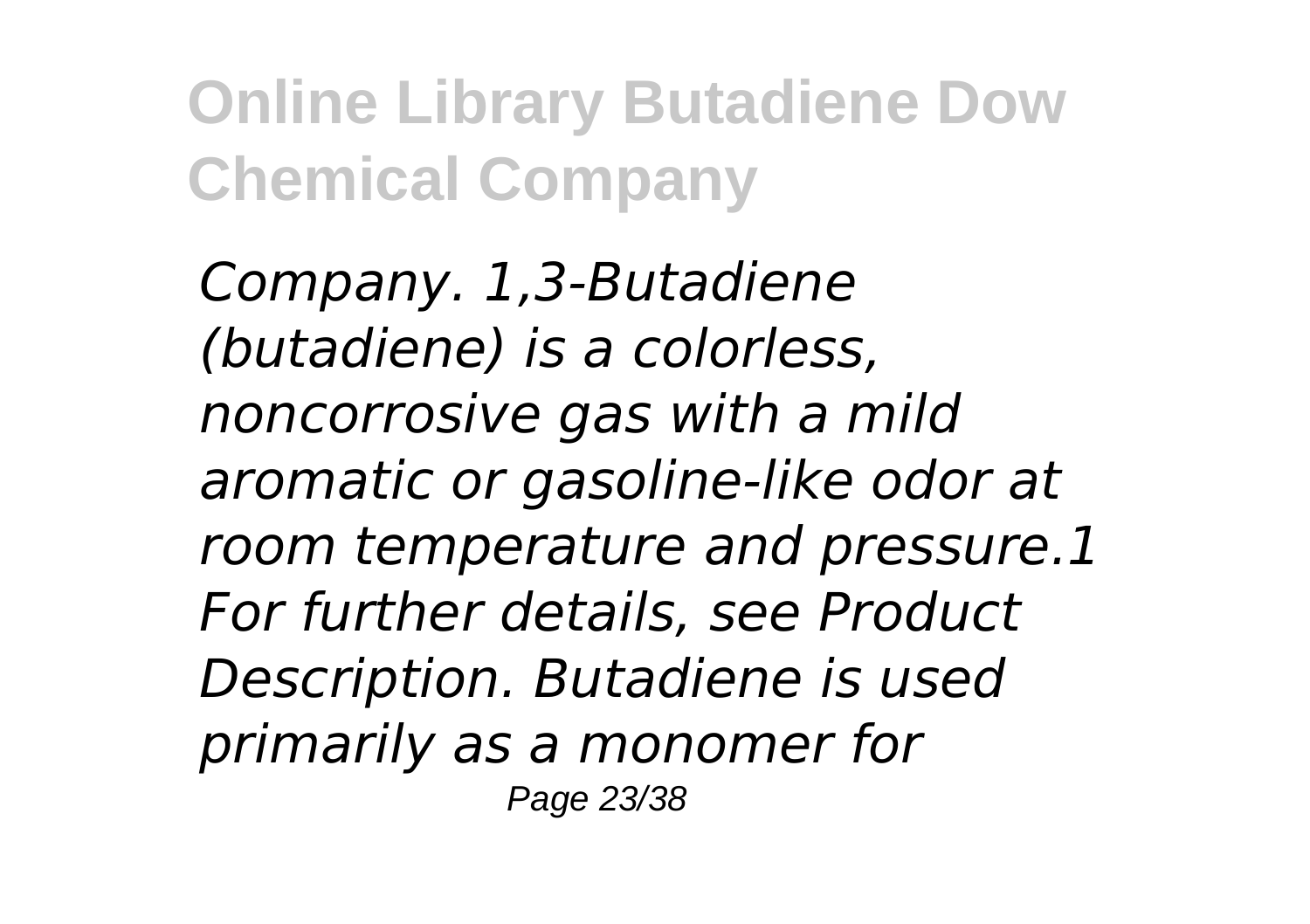*manufacturing synthetic rubber and plastics. Smaller amounts are used as a …*

*PAGE 1 THE DOW CHEMICAL COMPANY SALES SPECIFICATION Studies on the inhalation of 1,3-butadiene; with a comparison* Page 24/38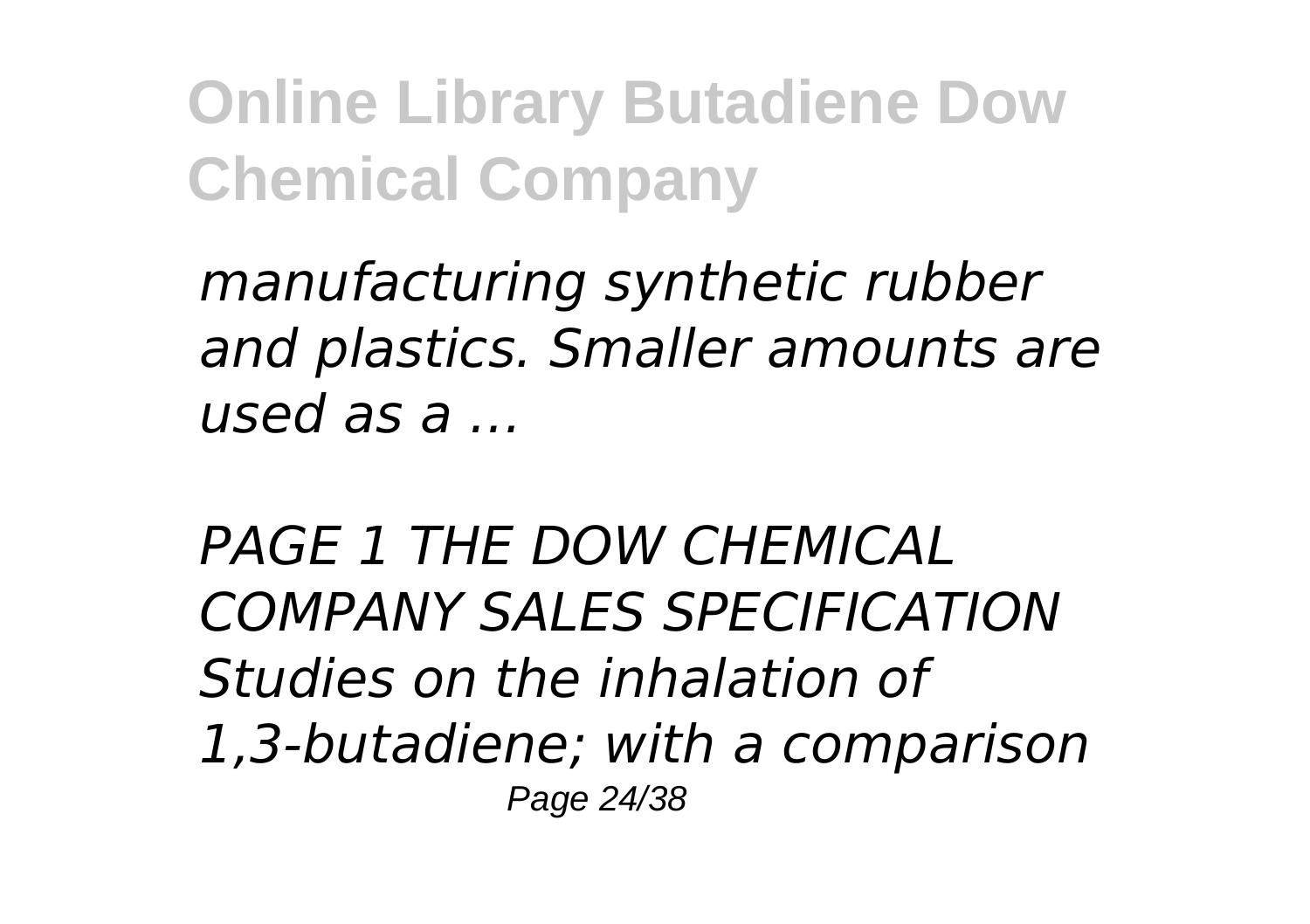*of its narcotic effect with benzol, toluol, and styrene, and a note on the elimination of styrene by the human. J Ind Hyg Toxicol 26(3):69-78. Dow [1941]. Research report of inhalation toxicity of 1,3-butadiene. [Unpublished research]. Midland,* Page 25/38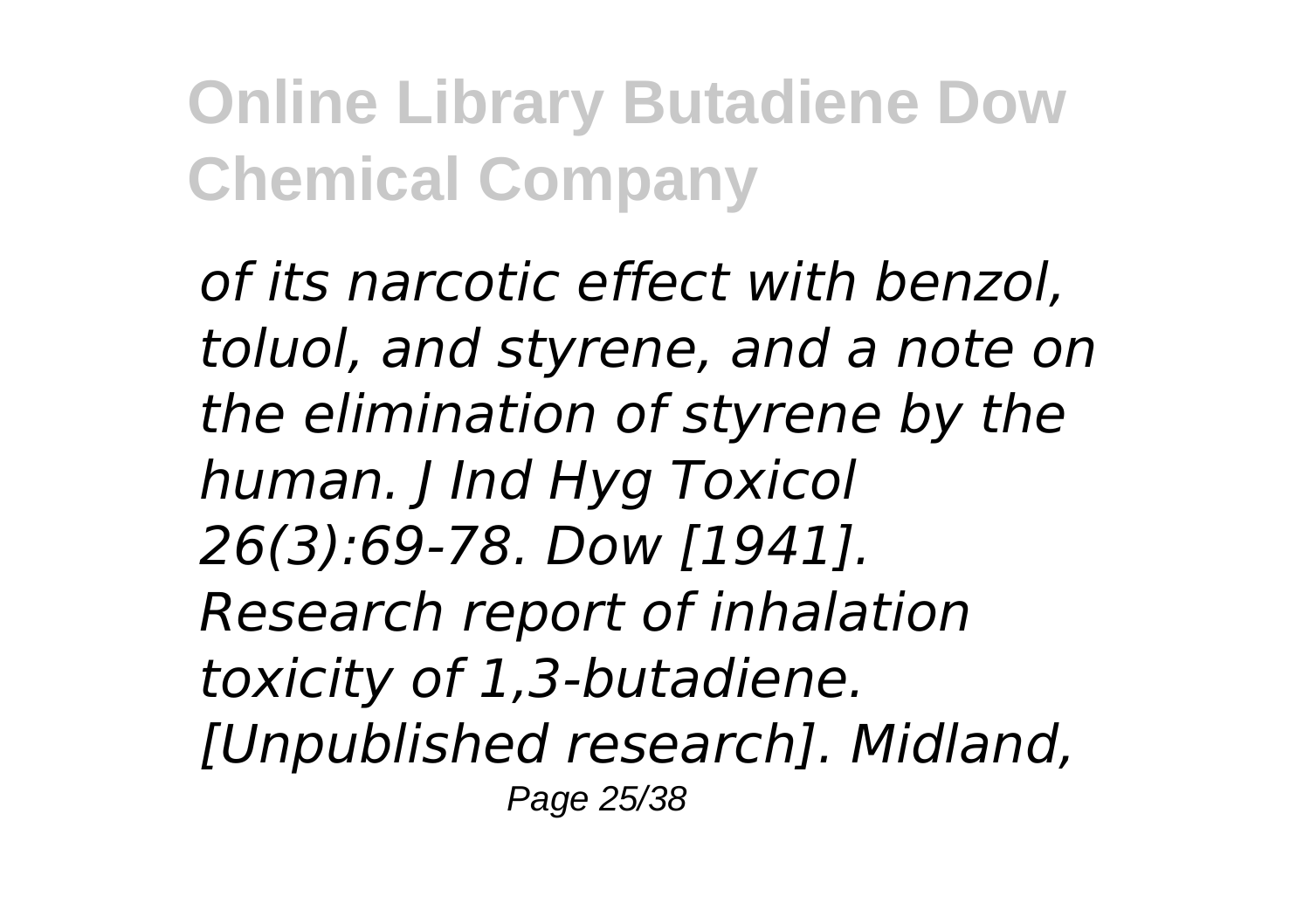*MI: Dow Chemical Company.*

*Global Styrene Butadiene Latex Market 2019 – Synthomer ... At present, six manufacturing facilities under SCG-DOW Group, a joint venture of equal equity between SCG Chemicals Co., Ltd.* Page 26/38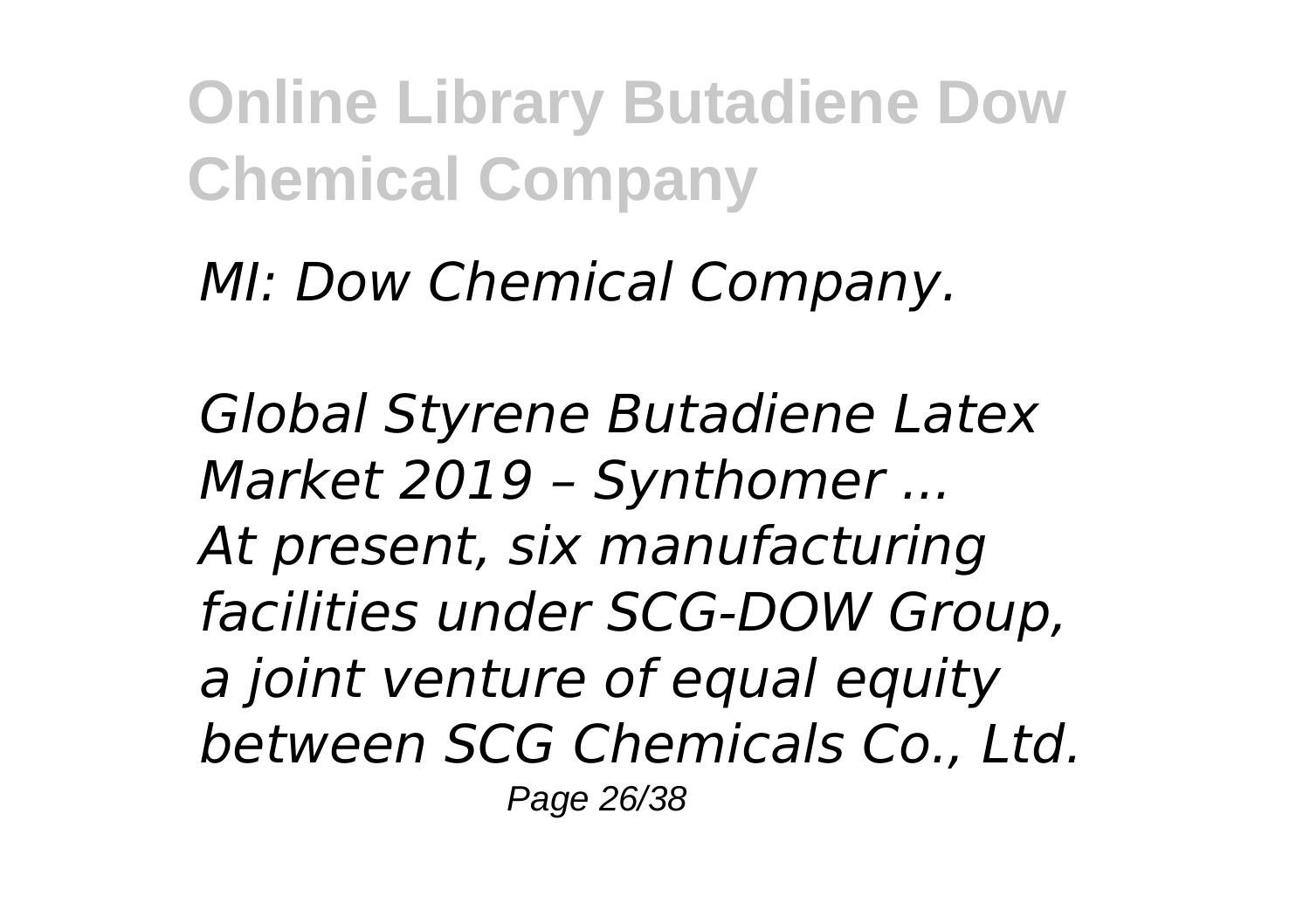*and Dow, are operated and managed by Dow as follows: Polystyrene Plant Styrene-Butadiene Latex Plant*

*Product Safety Assessment Crude Butadiene - Dow Dow Benelux B.V. (private* Page 27/38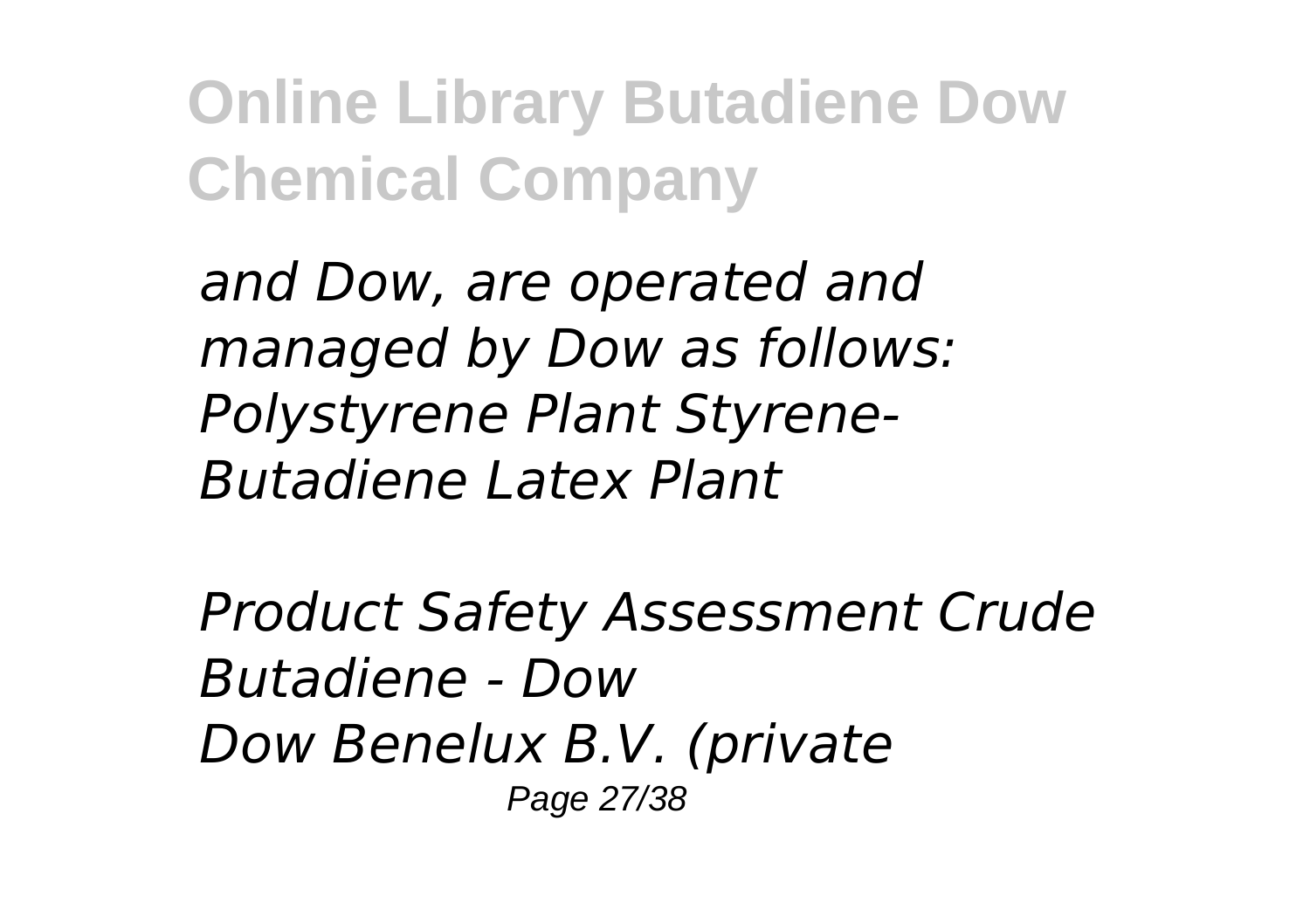*company) is a subsidiary of The Dow Chemical Company. Dow Benelux constantly works on innovation by combining scientific insights with our technologic knowledge. In this way, we provide durable solutions to the world's most pressing problems;* Page 28/38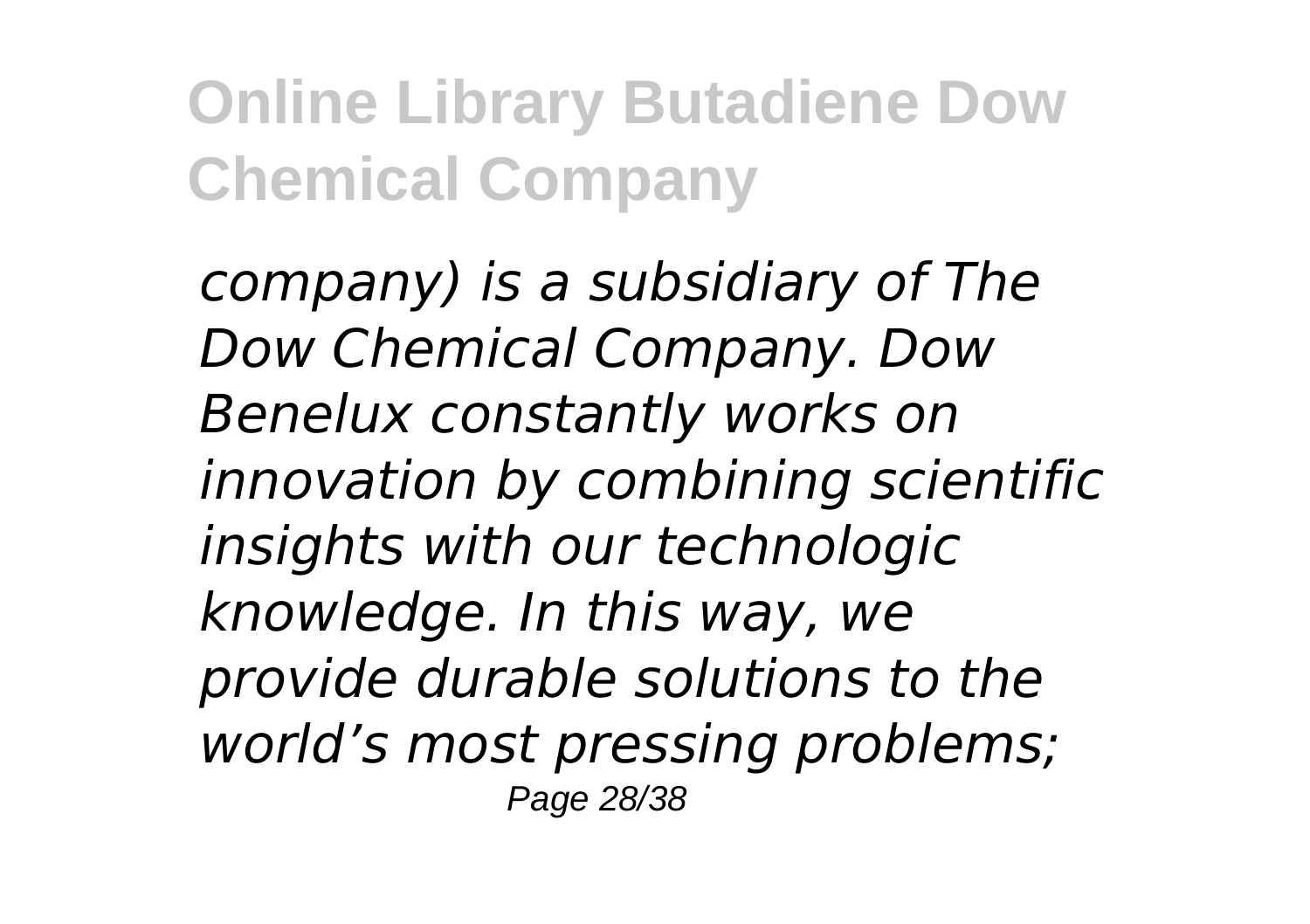*such as the need for clean drinking water, the generation of durable energy and the improvement of agricultural productivity.*

*Butadiene Dow Chemical* Page 29/38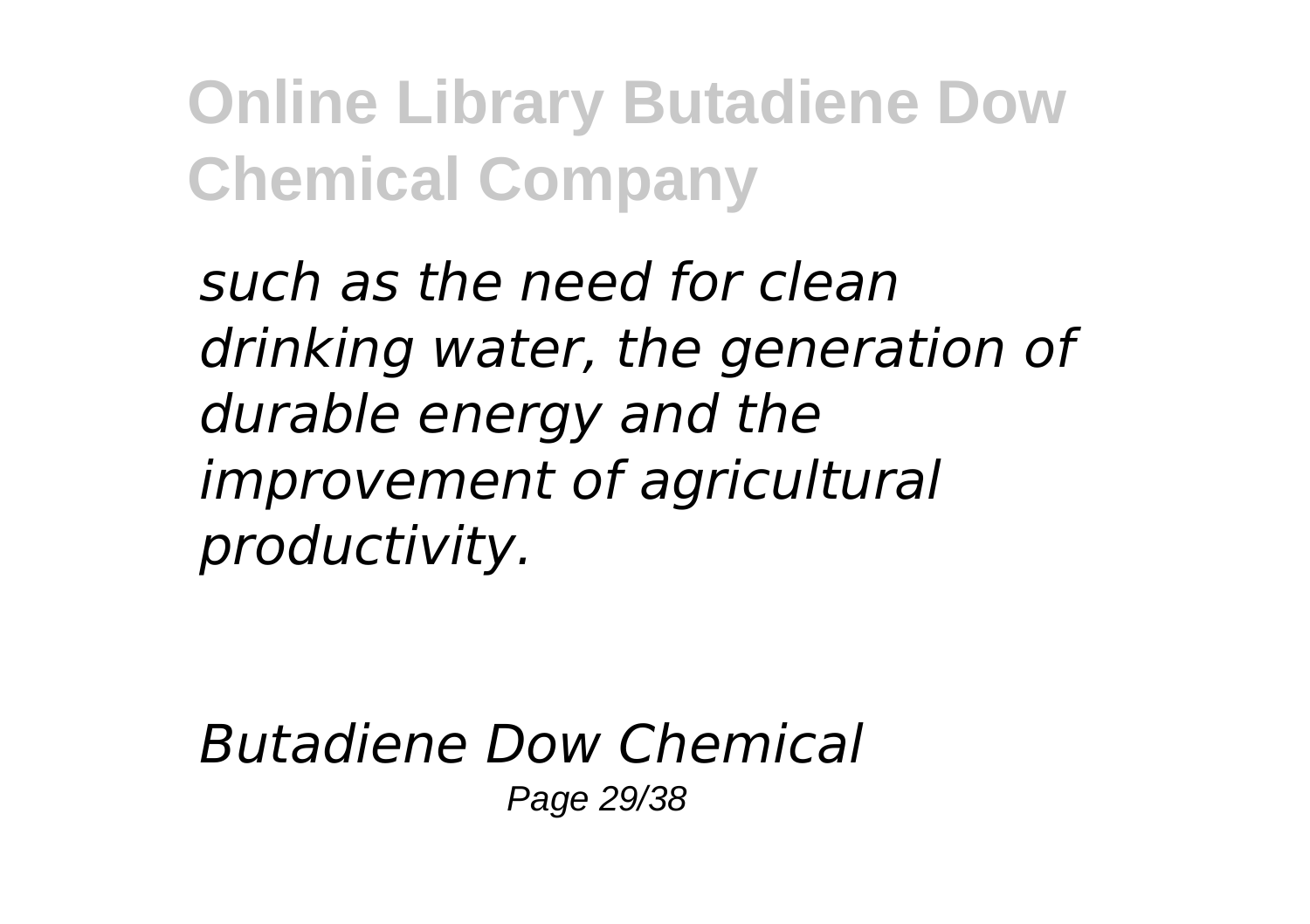*Company Revised: June 20, 2013 The Dow Chemical Company Page 4 of 7 Inhalation – In confined or poorly ventilated areas, butadiene vapors can readily accumulate and cause unconsciousness and death. Excessive exposures may* Page 30/38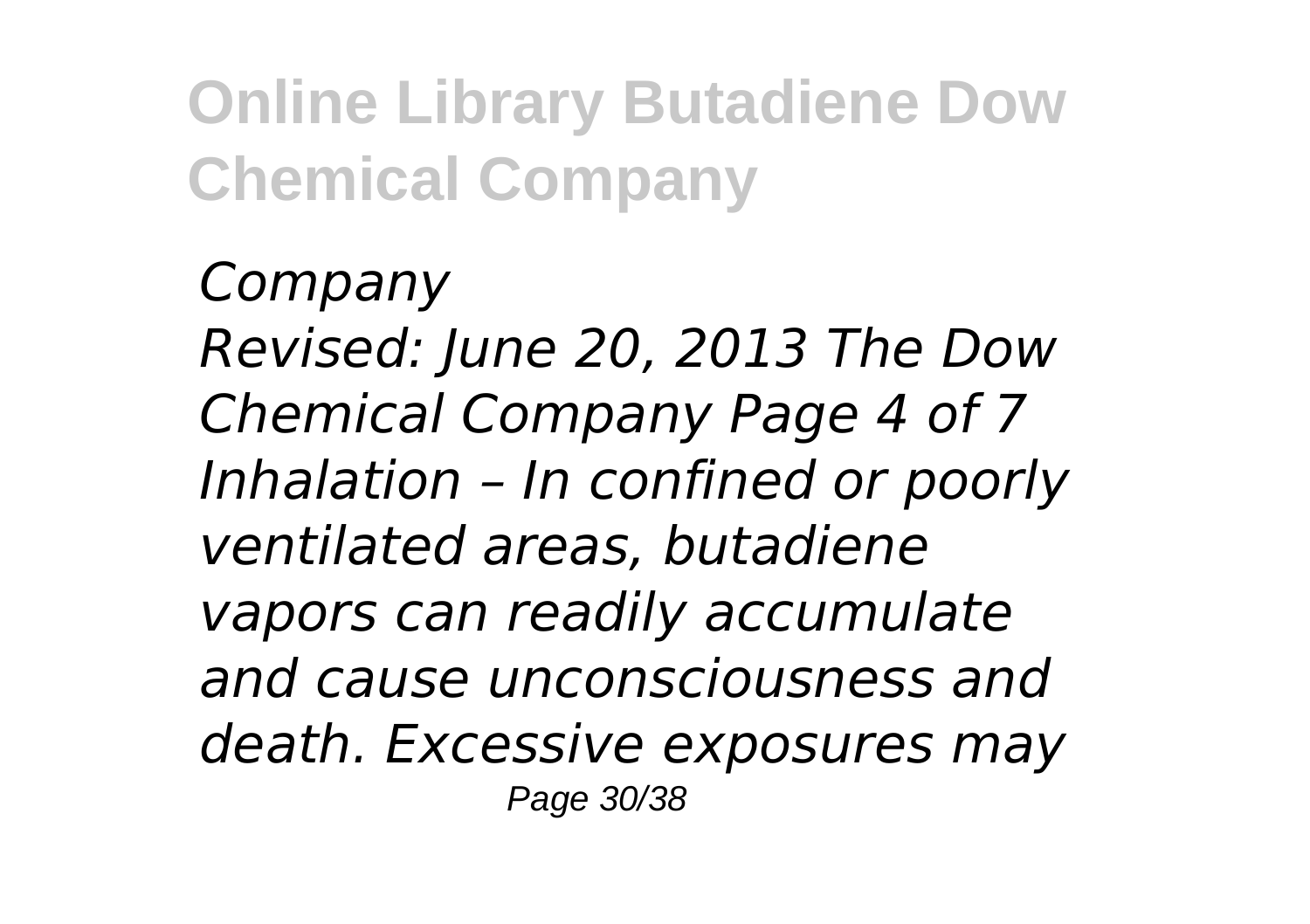*cause irritation to the upper respiratory system (nose and throat) or central nervous system effects.*

*Butadiene Market Comprehensive Study 2018: Borealis ... Styrene-Butadiene Latex Market* Page 31/38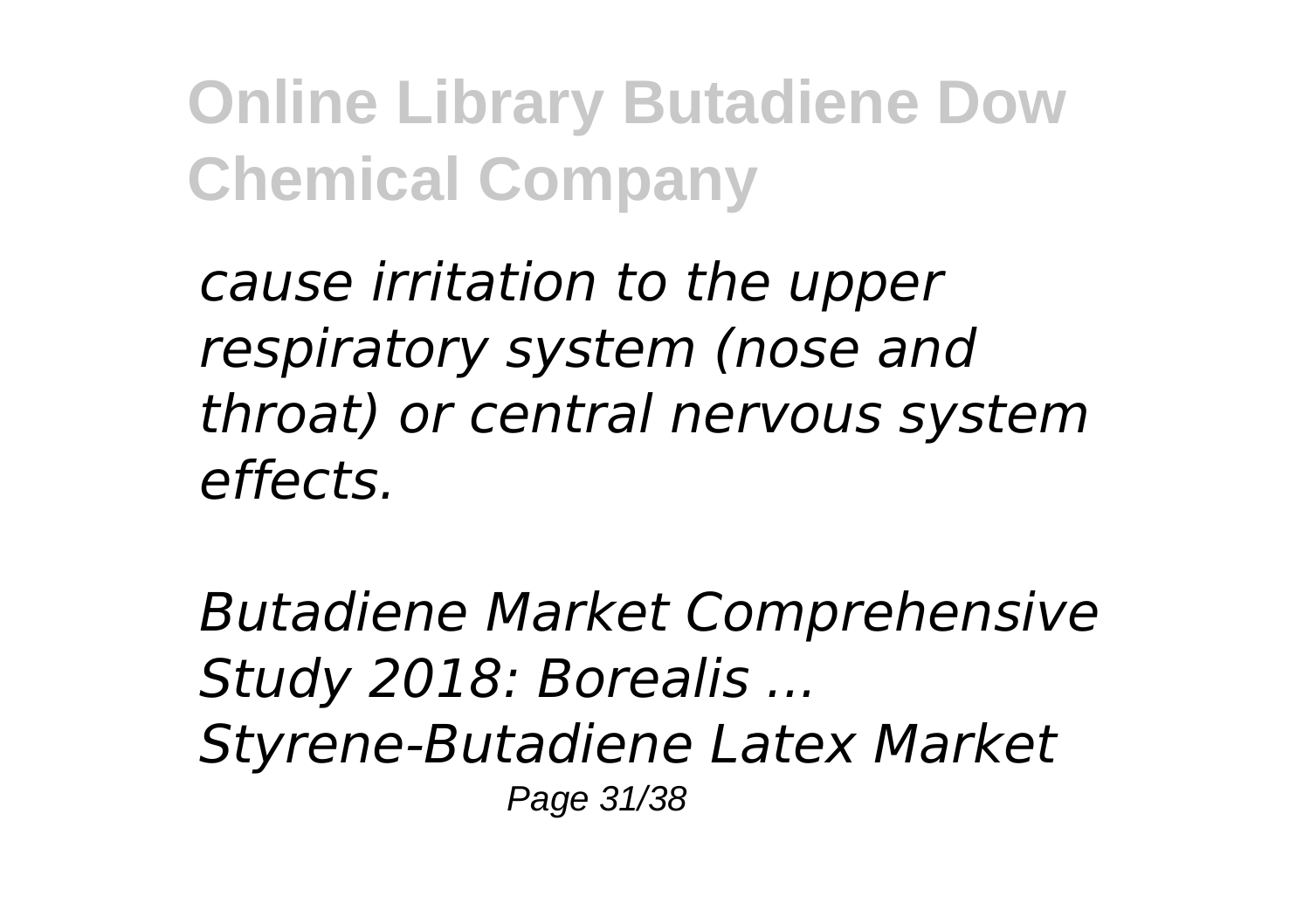*to Witness Robust Expansion by 2025| Key players Synthomer, Trinseo, Dow Chemical Company, BASF*

*1,3-Butadiene - CDC Various important players have mentioned in the report are:* Page 32/38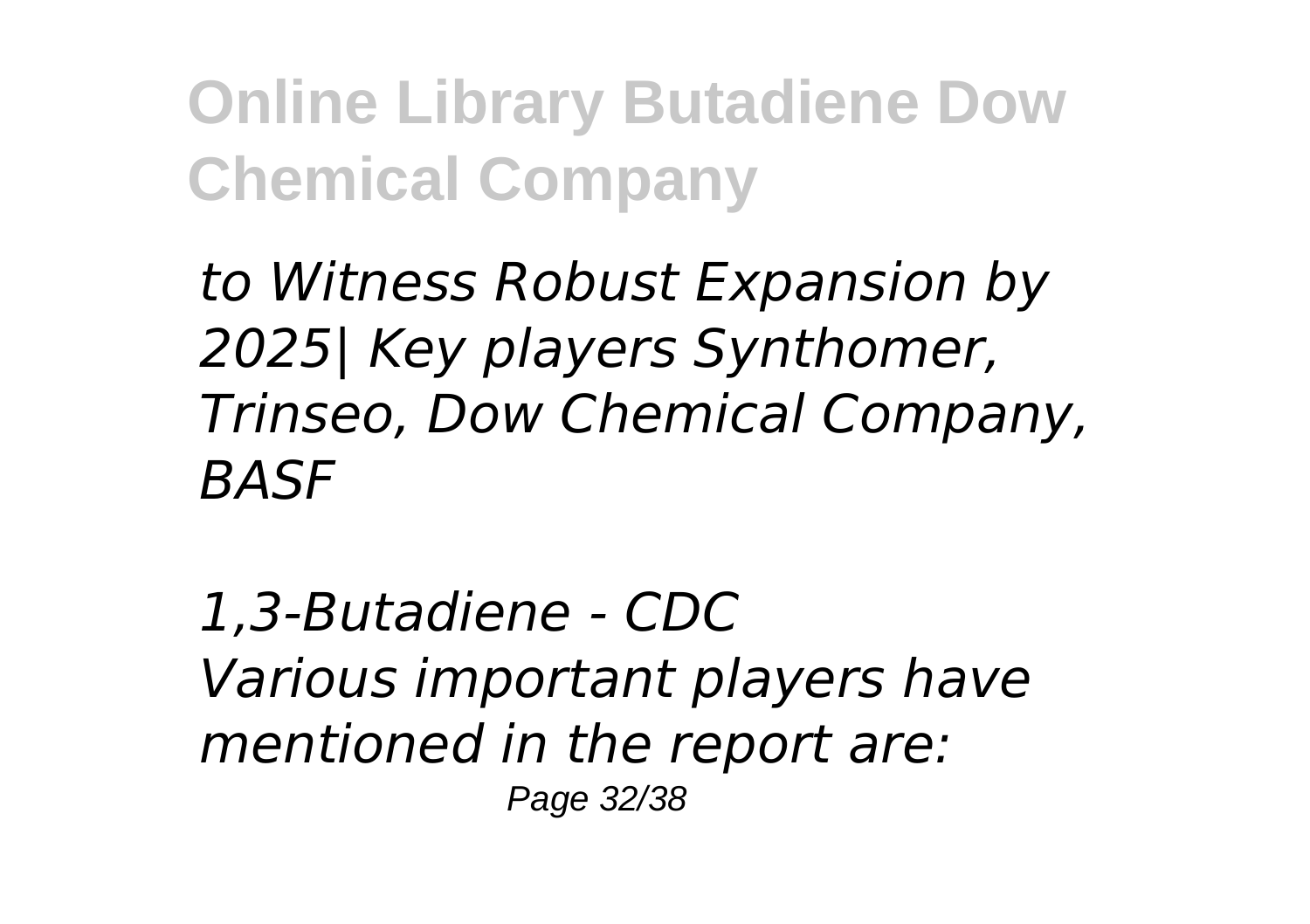*Synthomer, Trinseo, Dow Chemical Company, BASF SE, Mallard Creek Polymers, Ultrapave Latex Polymers, Euclid Chemical Company, U.S. Adhesive. The global Styrene Butadiene Latex market will reach xxx Million USD in 2019 and CAGR* Page 33/38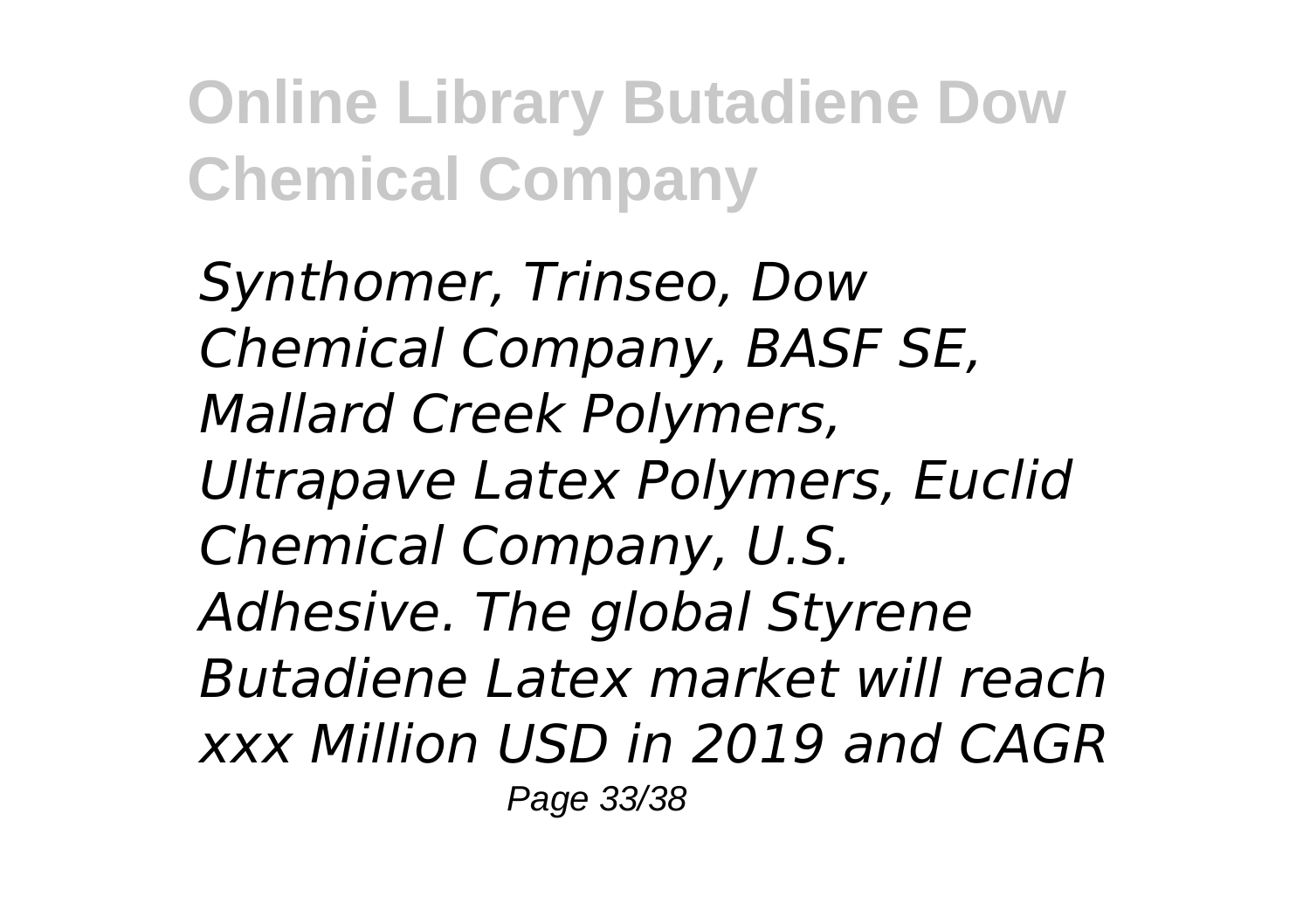*xx% 2019-2024.*

*Dow Chemical Company - Wikipedia November 8, 2019 – Dow wins four prestigious 2019 R&D 100 Awards from R&D World Magazine. November 5, 2019 –* Page 34/38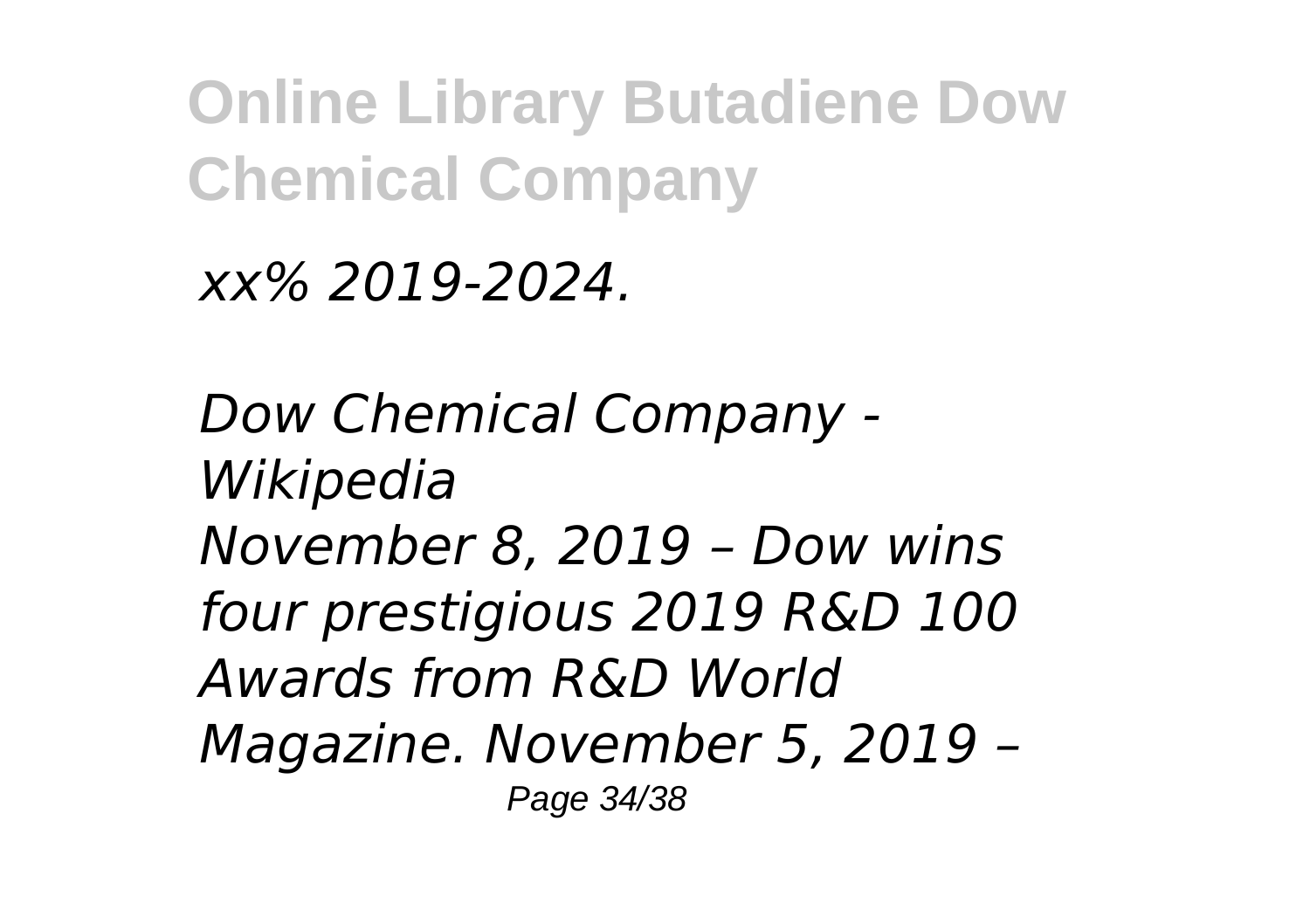*Dow helps redefine beauty for diverse consumers at incosmetics Asia. October 24, 2019 – Dow, collaborators win 2019 Glass Magazine Award for Best Feat of Engineering*

*Trinseo - Wikipedia* Page 35/38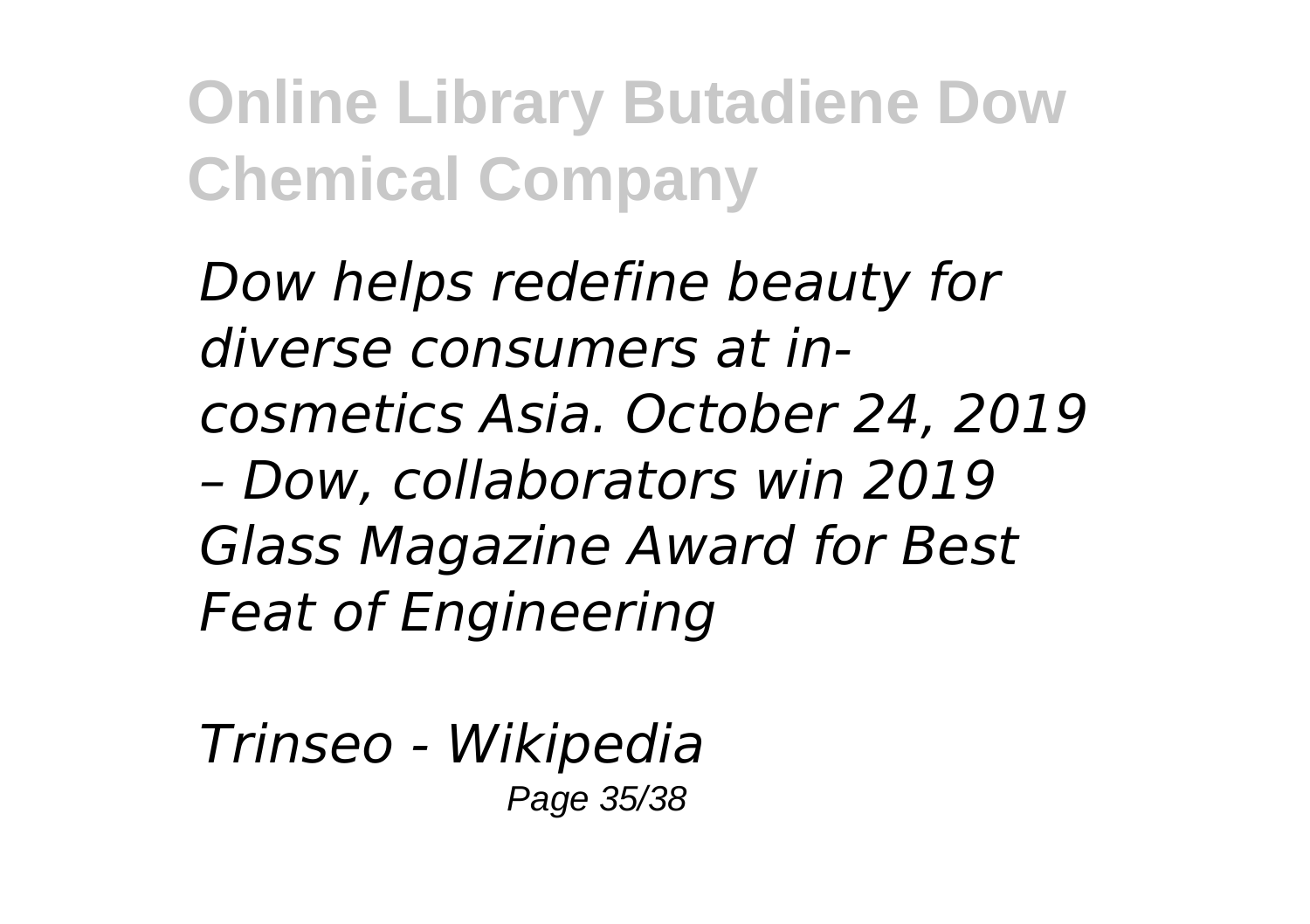*The report analyzes each segment of the global Styrene-Butadiene Latex market on the basis of application, end-user, and region. In addition, it also highlights the dominating players in the market joined with their market share. The well-*

Page 36/38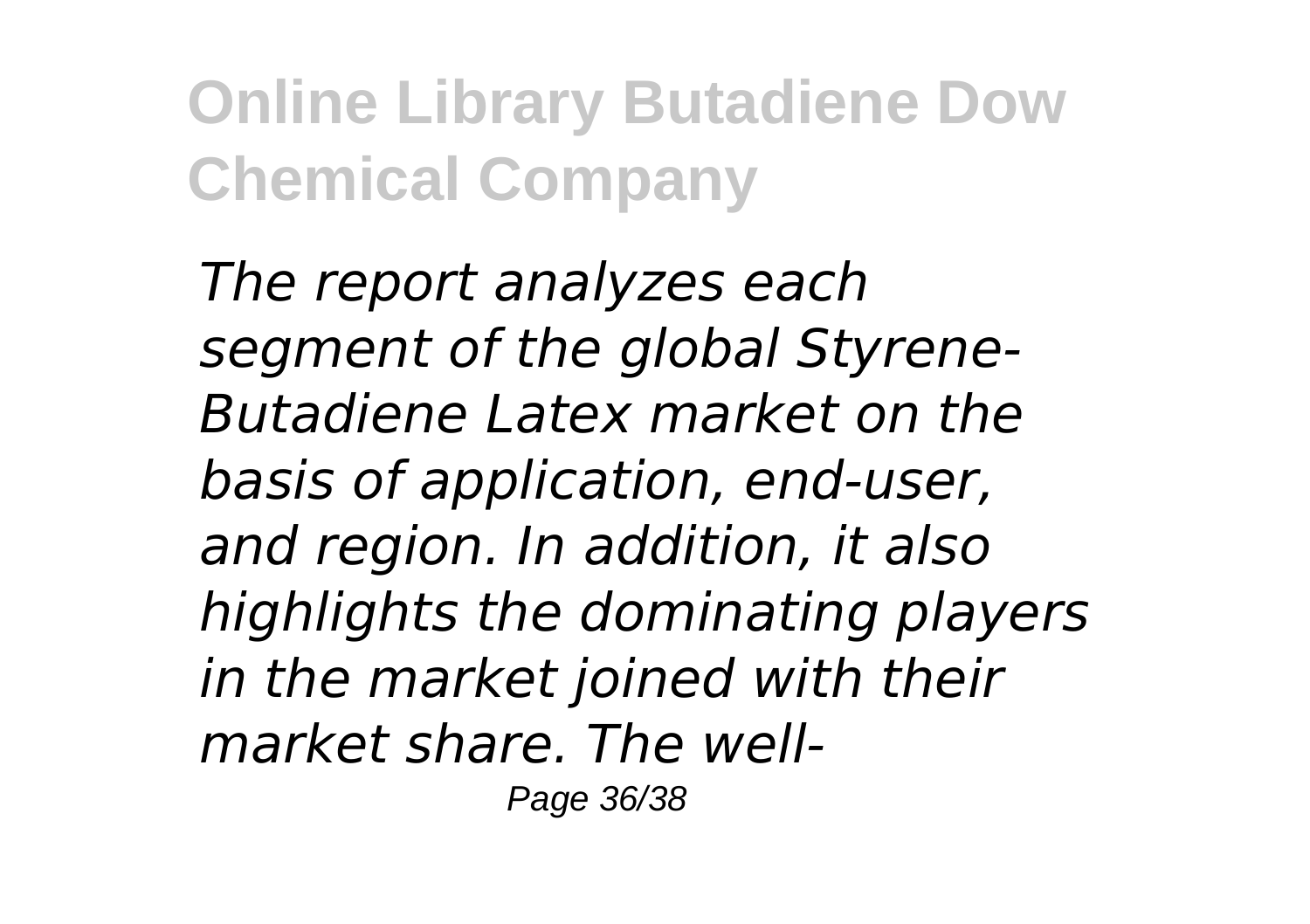*established players in the market are, Synthomer Trinseo Dow Chemical Company BASF Mallard Creek Polymers*

*Copyright code : [0546290622275ccc566d9706613](/search-book/0546290622275ccc566d970661374d8d)*

Page 37/38